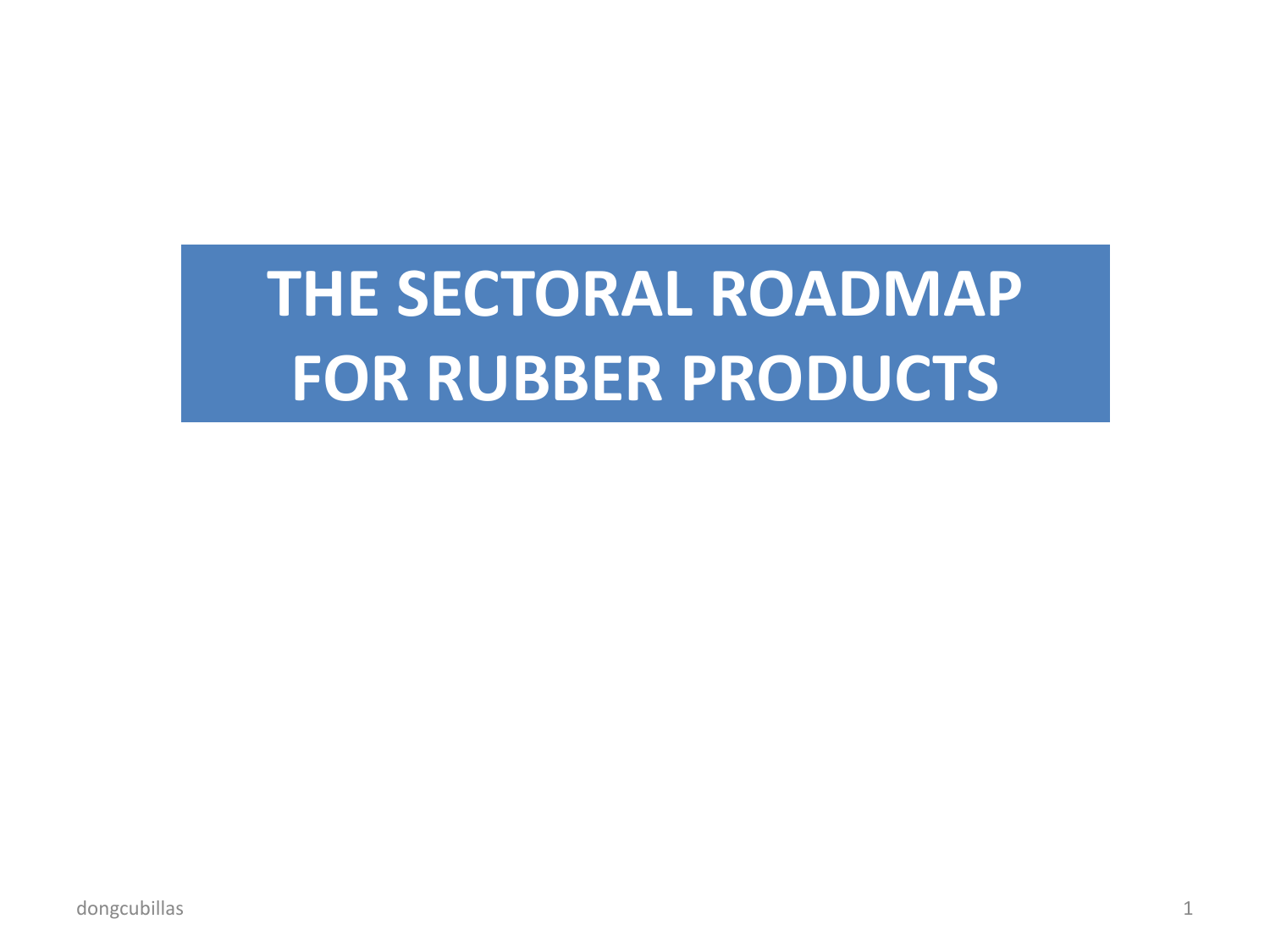# **WHY ARE WE HERE TODAY?**

- **To elicit feedback on the content of the roadmap**
- **To put clarity on the strategic directions set-forth in the roadmap.**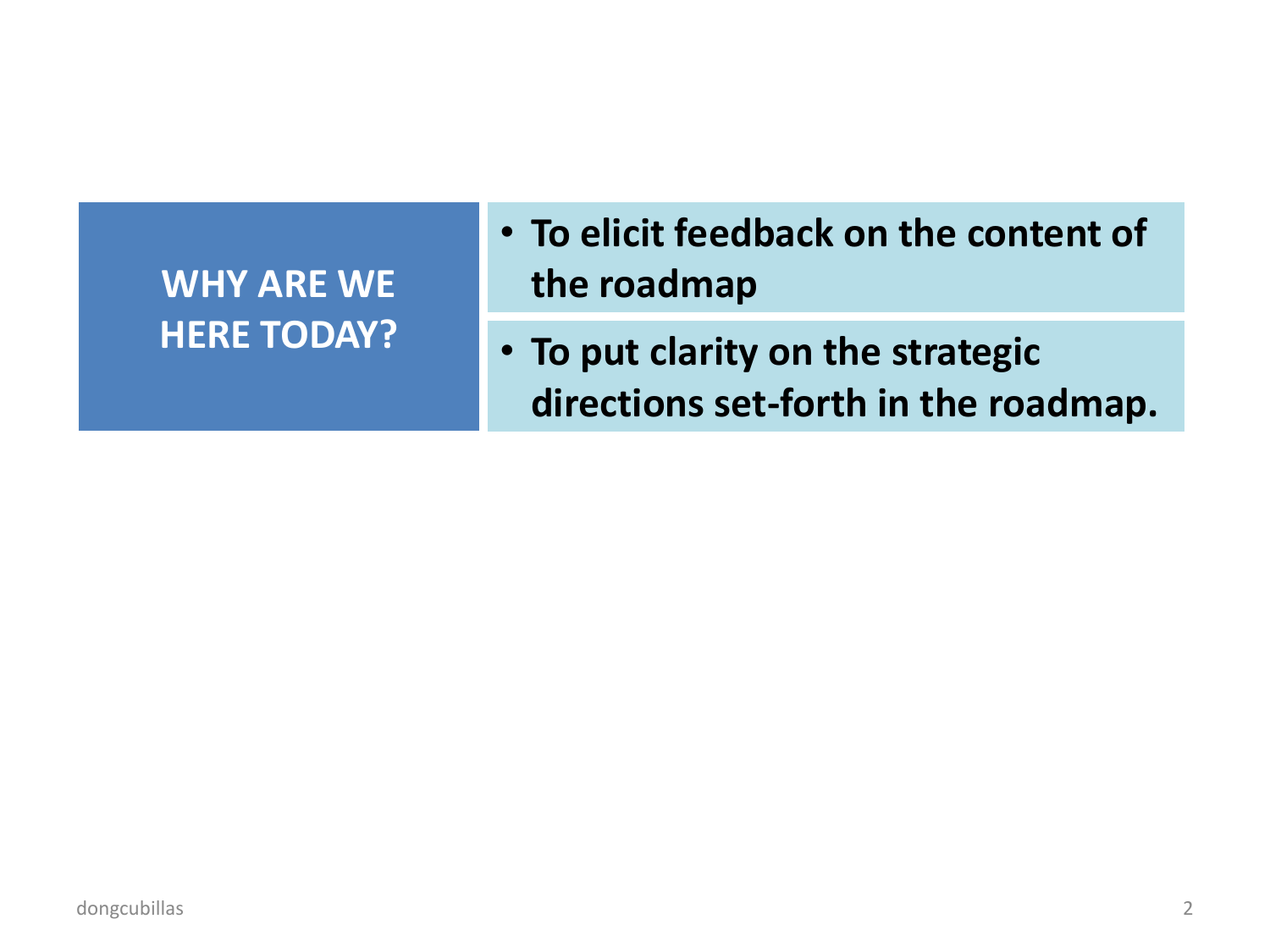**NATURE AND CONTEXT OF THE ROADMAP**

- **The Philippine Development Plan 2011-2016 mandated the formulation of a comprehensive national industrial strategy**
- **BOI and PRIA forged a partnership in developing the rubber products roadmap**
- **The formulation of this roadmap aims to :**
	- **Gather information that would serve as inputs to the national comprehensive industrial plan**
	- **Define the government's strategy for trade and investment negotiations**
	- **Identify value chain gaps to guide investments promotion**
- **Upon completion, DTI will create a Composite Team to oversee the implementation of the roadmap on the rubber products sector.**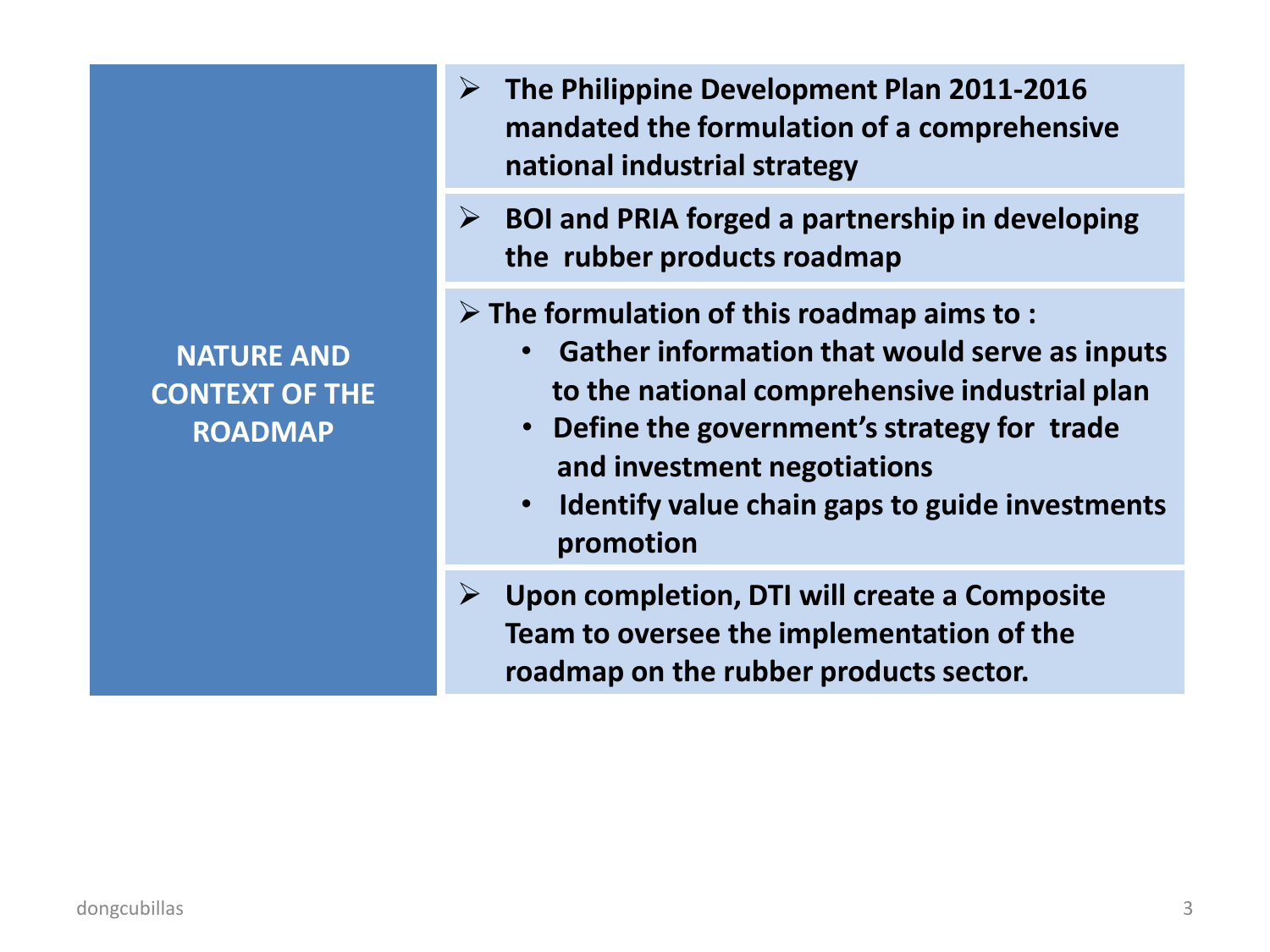**PUBLIC PRIVATE** 

- **Members of PRIA are the PLAYERS in the rubber products value chain**
- **PARTNERSHIP The government shall act as the ENABLER in this value chain.**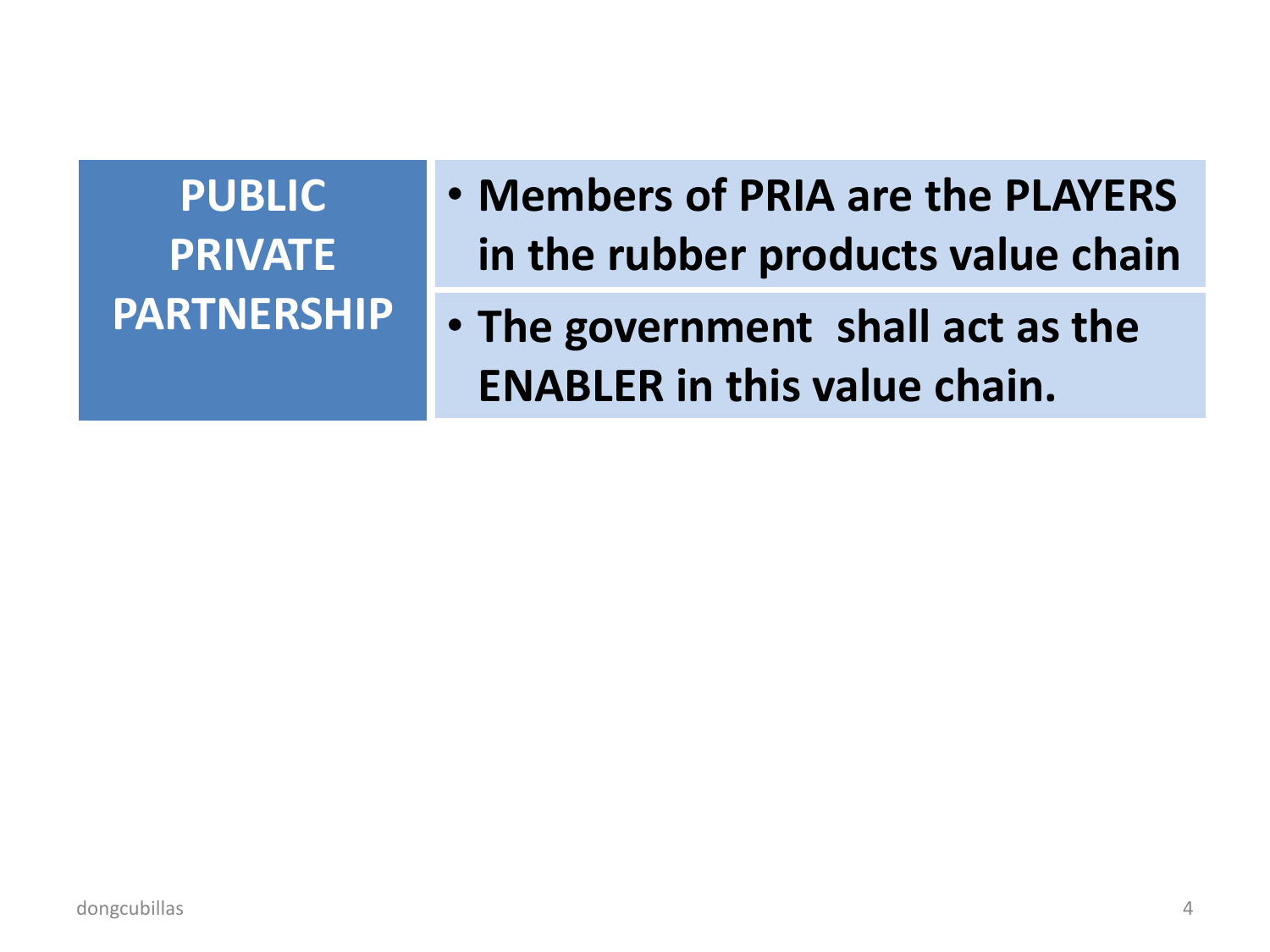# **PROPOSED CONTENT OF THE ROADMAP**

- **Historical Background**
- **Purpose of the Roadmap**
- **Objectives of the Roadmap**
- **Methodology**
- **Vision of the Industry**
- **Industry Goals**
- **State of the Industry State of the Industry**
- **Development Objectives**
- **SWOT Analysis**
- **Development Strategies**
- **Support Towards Industry Development**
- **Recommendations.**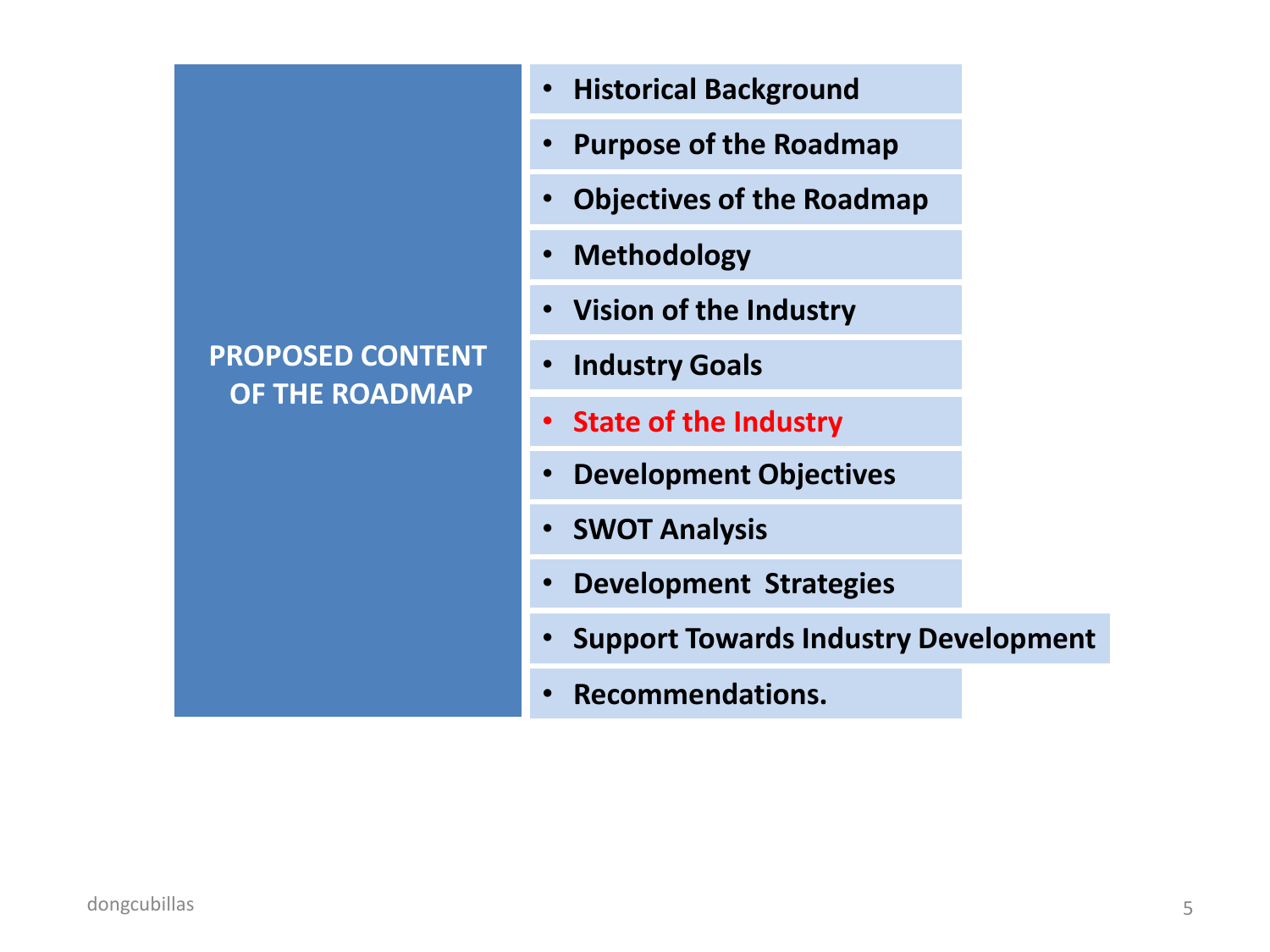**STATE OF THE RUBBER PRODUCTS INDUSTRY**

- **STRUCTURE (sectoral coverage, industry players, forward/backward linkages)**
- **PERFORMANCE (share to GDP, employment generated, trade performance, industry costs, level of technology, level of industry integration)**
- **SUPPLY (production capacities, capacity utilization, percent share of the domestic market, production inputs that need to be imported)**
- **DEMAND (describes the market currently served; leading players; consumption per capita; international arrangements such as FTAs; consumer preferences in terms of quality, prices, distribution channels and standards)**
- **CHALLENGES/CONCERNS (supply and cost of raw materials, utilities, and human resources; testing, labelling and packaging requirements; ; and government assistance).**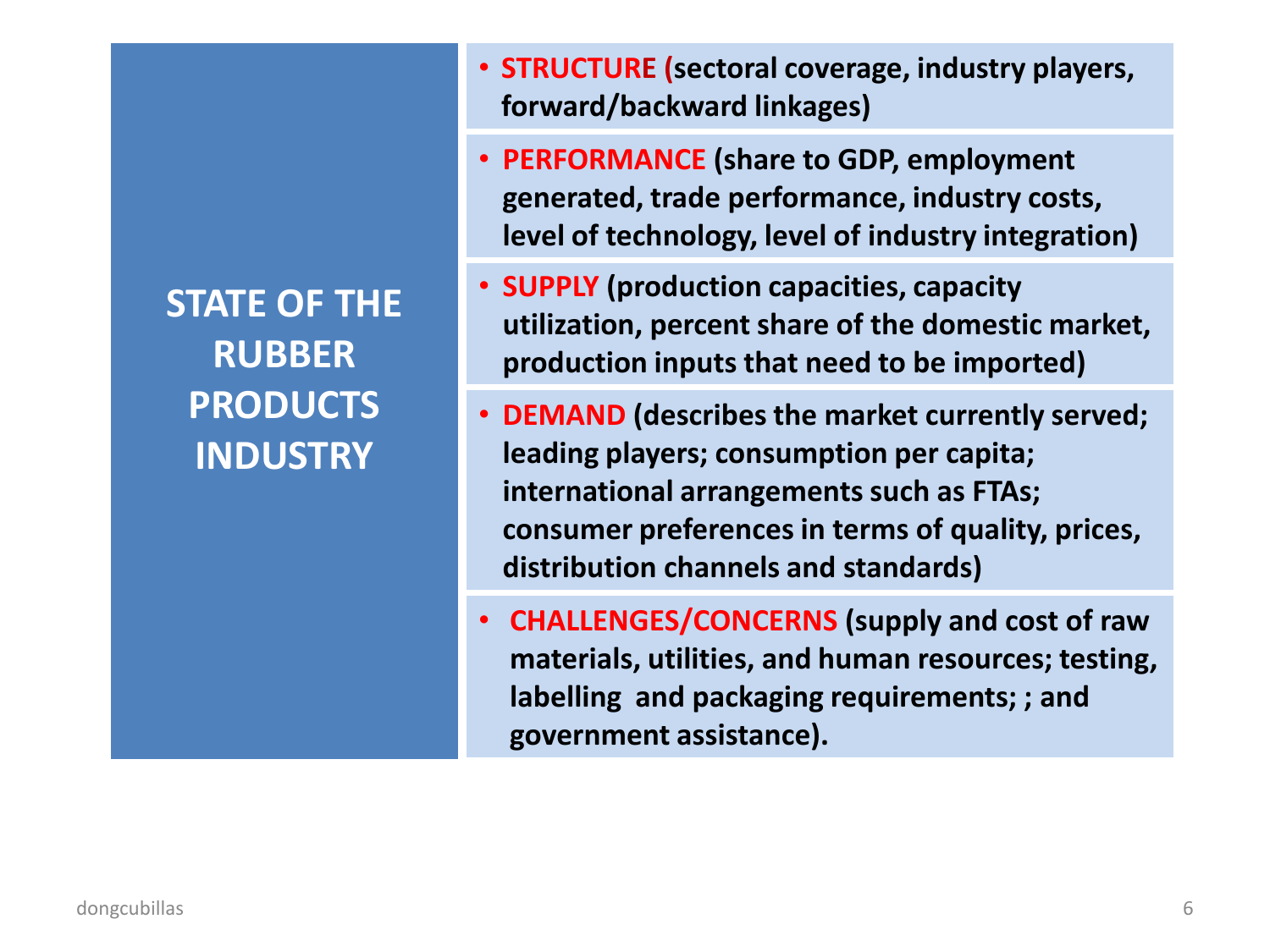**RESPONDENT FIRMS TO THE QUESTIONNAIRE SURVEY**

- **DUNLOP SLAZENGER PHILS, INC.**
- **GLOBAL FOOTWEAR MANUFACTURING**
- **KINGS RUBBER INTERNATIONAL**
- **LATEX PRODUCTS CO. INC.**
- **MBPSTAR CORPORATION**
- **MITSUBOSHI BELTING PHILS CORP.**
- **NETRUMA TIRE MANAGEMENT INC.**
- **NIHON RUBBER INDUSTRIES**
- **PARAMOUNT VINYL PRODUCTS CORP.**
- **PHILIPPINE BELT MFG. CORP.**
- **RHODECO RUBBER CORPORATION**
- **SAN MATEO RUBBER CORP.**
- **YOKOHAMA TIRE PHILS, INC.**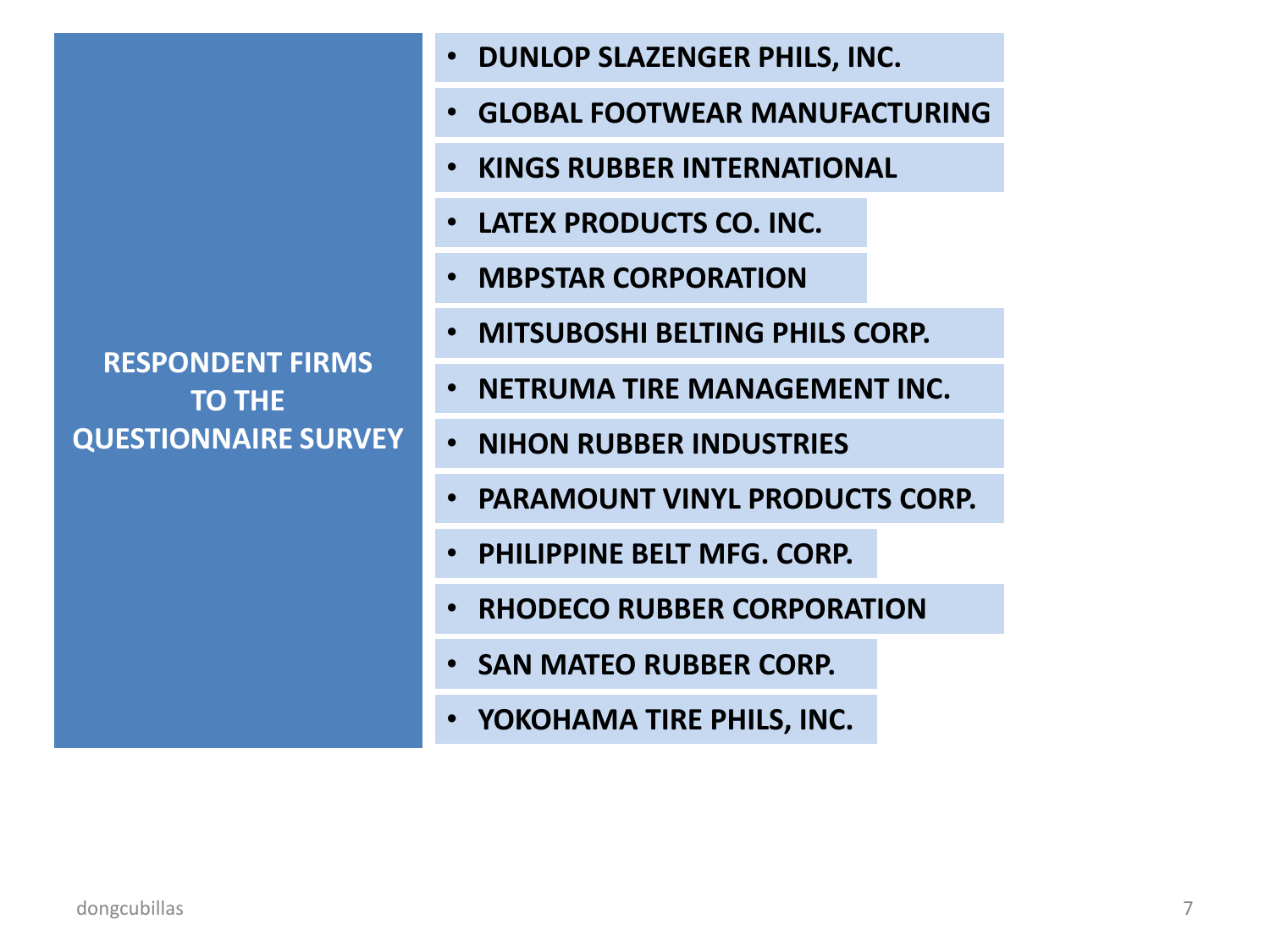#### **INDUSTRY SUBSECTOR**

| <b>RUBBER</b><br><b>SUBSECTOR</b> | <b>NUMBER</b><br><b>OF FIRMS</b> | <b>YEARS OF</b><br><b>OPERATION</b> | <b>REMARKS</b>                                            |
|-----------------------------------|----------------------------------|-------------------------------------|-----------------------------------------------------------|
| <b>Tire</b>                       | $\overline{2}$                   | $6 - 14$                            |                                                           |
| <b>Automotive</b>                 | 4                                | $20 - 30$                           |                                                           |
| <b>Foot ware</b>                  | 3                                | $17 - 42$                           |                                                           |
| <b>Latex</b>                      | $\mathbf{1}$                     | 52                                  |                                                           |
| <b>Others</b>                     | 5                                | $20 - 30$                           | <b>Linings</b><br><b>Retreading</b><br><b>Compounding</b> |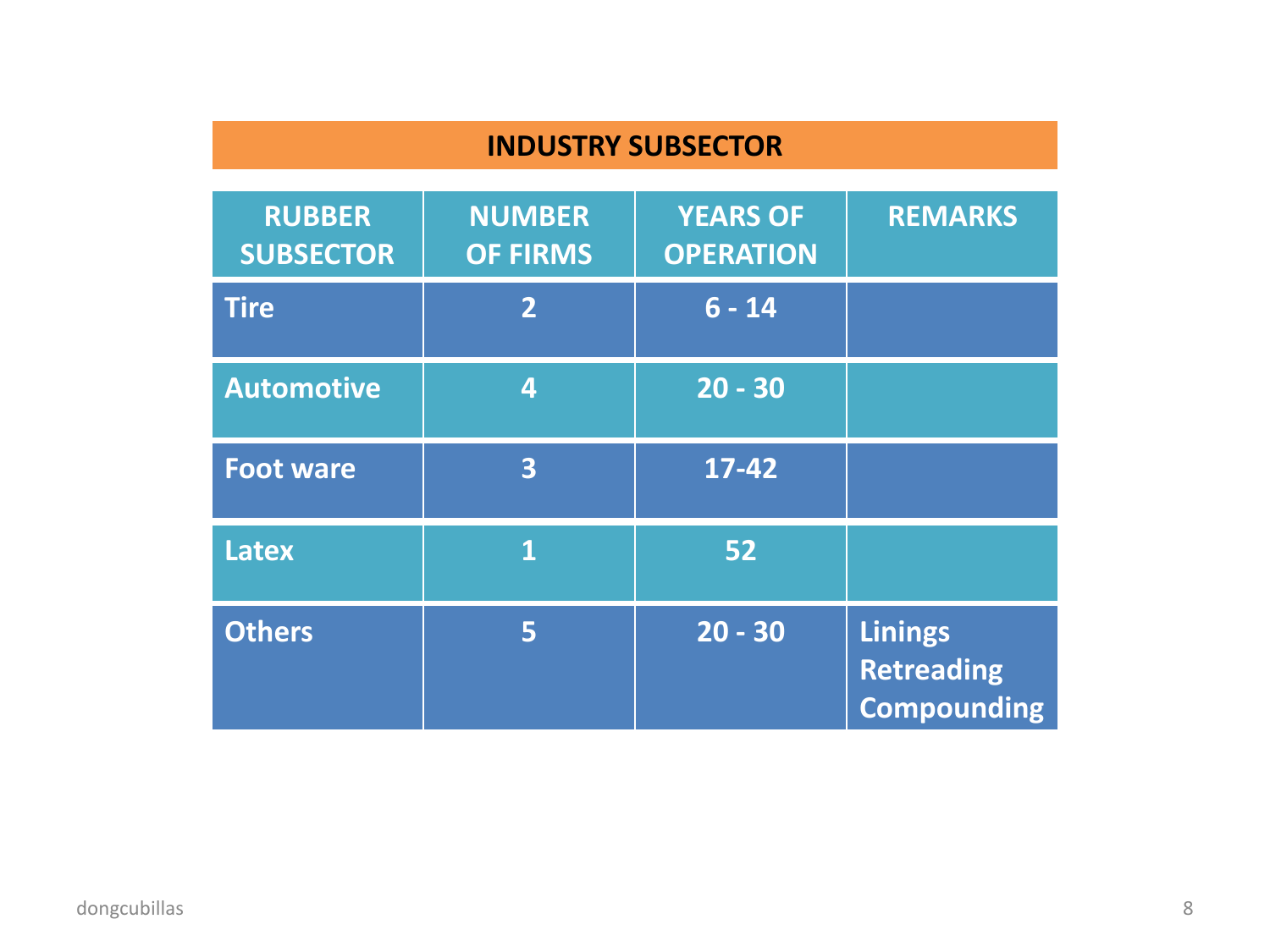# **LEGAL PERSONALITY AND OWNERSHIP**

| <b>LEGAL</b><br><b>PERSONALITY</b> | <b>NUMBER OF</b><br><b>FIRMS</b> | <b>FOREIGN OWNERSHIP</b> |             |
|------------------------------------|----------------------------------|--------------------------|-------------|
|                                    |                                  | <b>YES</b>               | <b>NO</b>   |
| Proprietorship                     | $\mathbf{1}$                     |                          | $\mathbf 1$ |
| Partnership                        |                                  |                          |             |
| <b>Corporation</b>                 | 11                               | $\overline{\mathbf{3}}$  | 8           |
| <b>Others</b>                      | $\overline{\mathbf{1}}$          |                          | $\mathbf 1$ |
| <b>TOTAL</b>                       | 13                               | $\overline{\mathbf{3}}$  | 10          |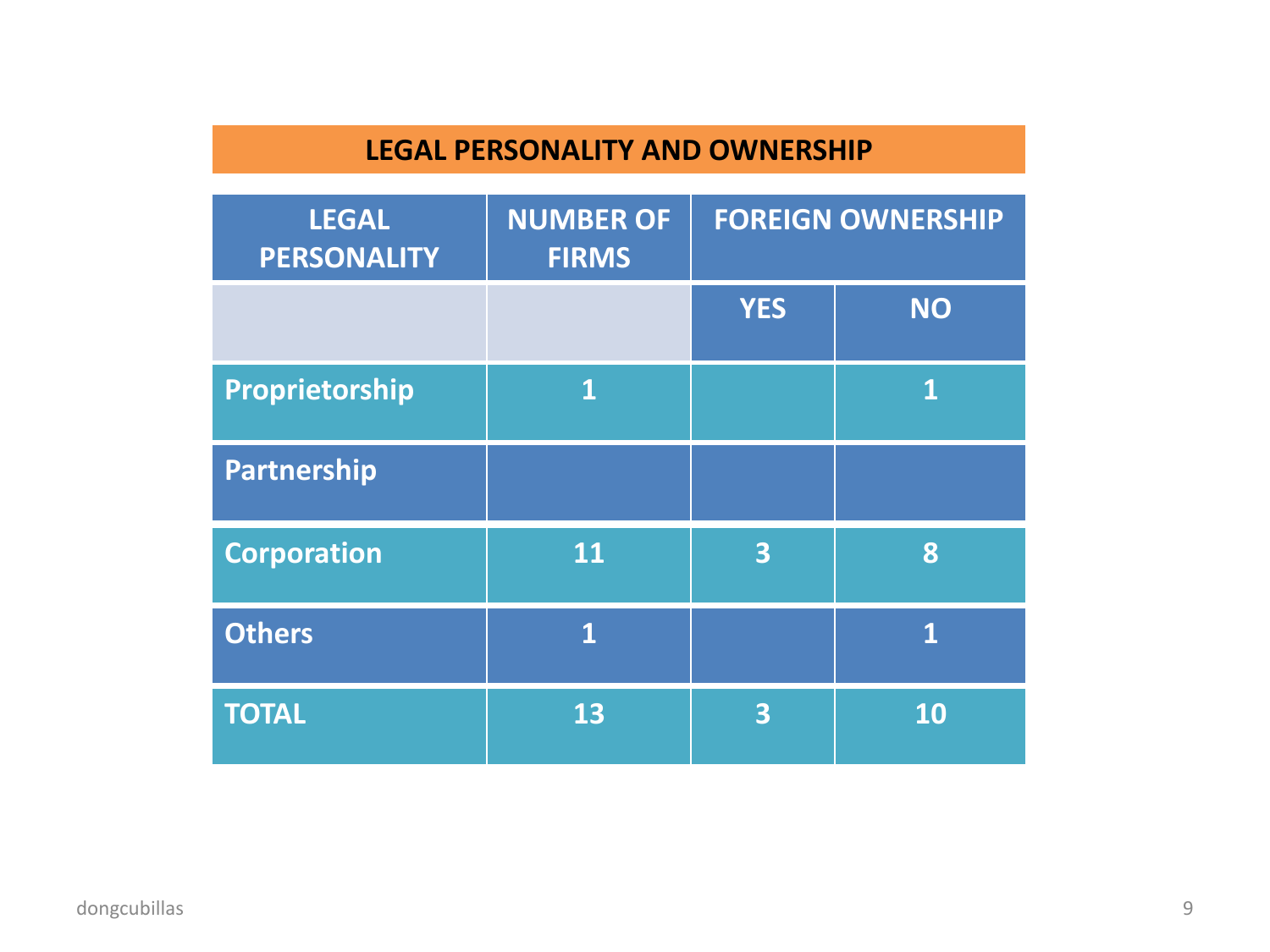### **SCALE OF BUSINESS OPERATIONS**

| <b>TOTAL ASSETS</b> | <b>NUMBER OF</b><br><b>FIRMS</b> |
|---------------------|----------------------------------|
| <b>SMALL</b>        | 1                                |
| <b>MEDIUM</b>       | 8                                |
| <b>LARGE</b>        | 4                                |
| <b>TOTAL</b>        | 13                               |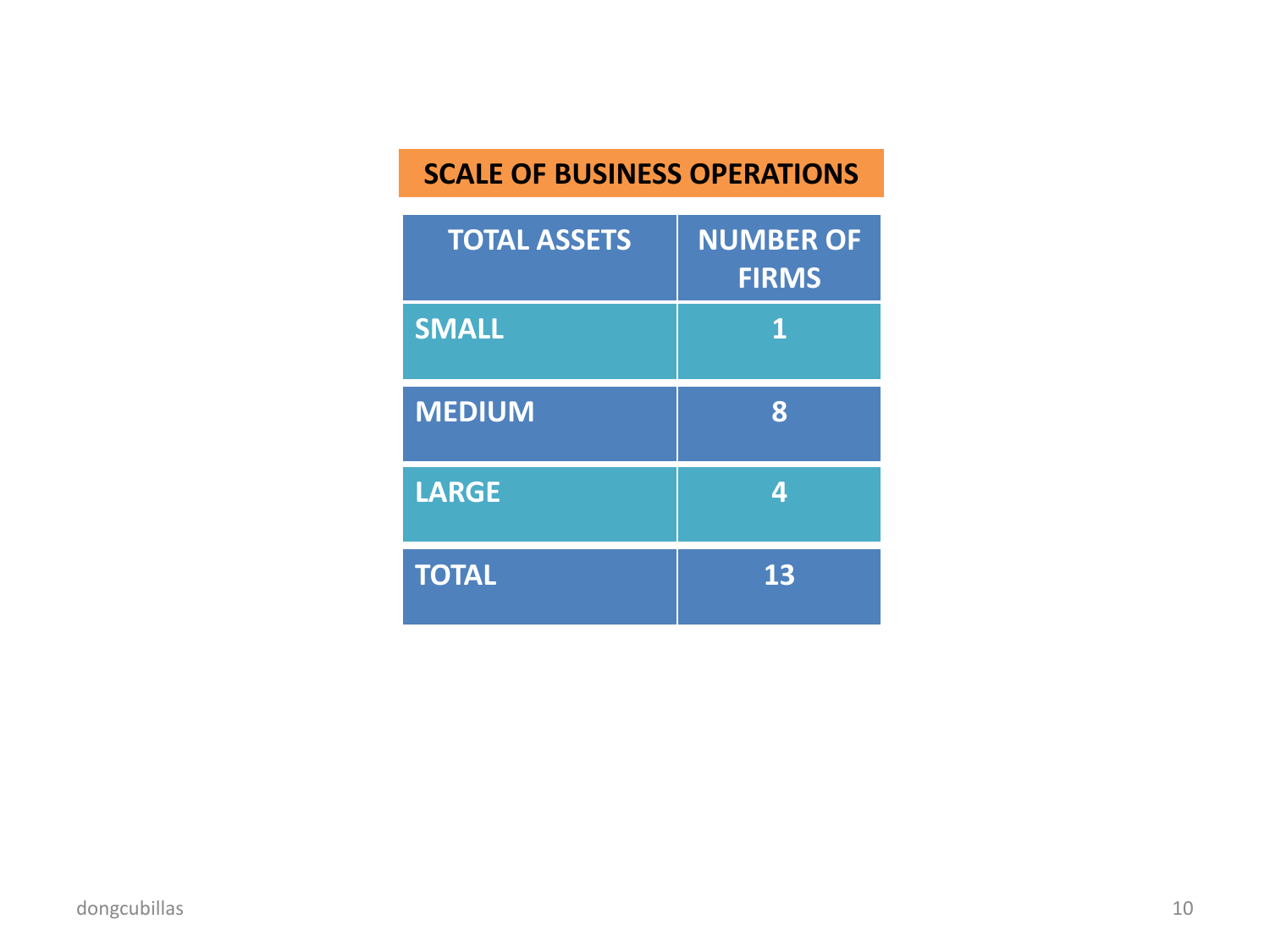#### **MANUFACTURING CAPACITY UTILIZATION**

#### **REASONS WHY CAPACITY UTILIZATION IS BELOW INSTALLED CAPACITY**

- **Seasonality of demand**
- **Dependent on incoming orders**
- **Second hand machinery**
- **We stopped exporting, current production is for domestic market only**
- **Smuggled products from China**
- **Competitive local market (i.e. Cost competition)**
- **Lack of demand.**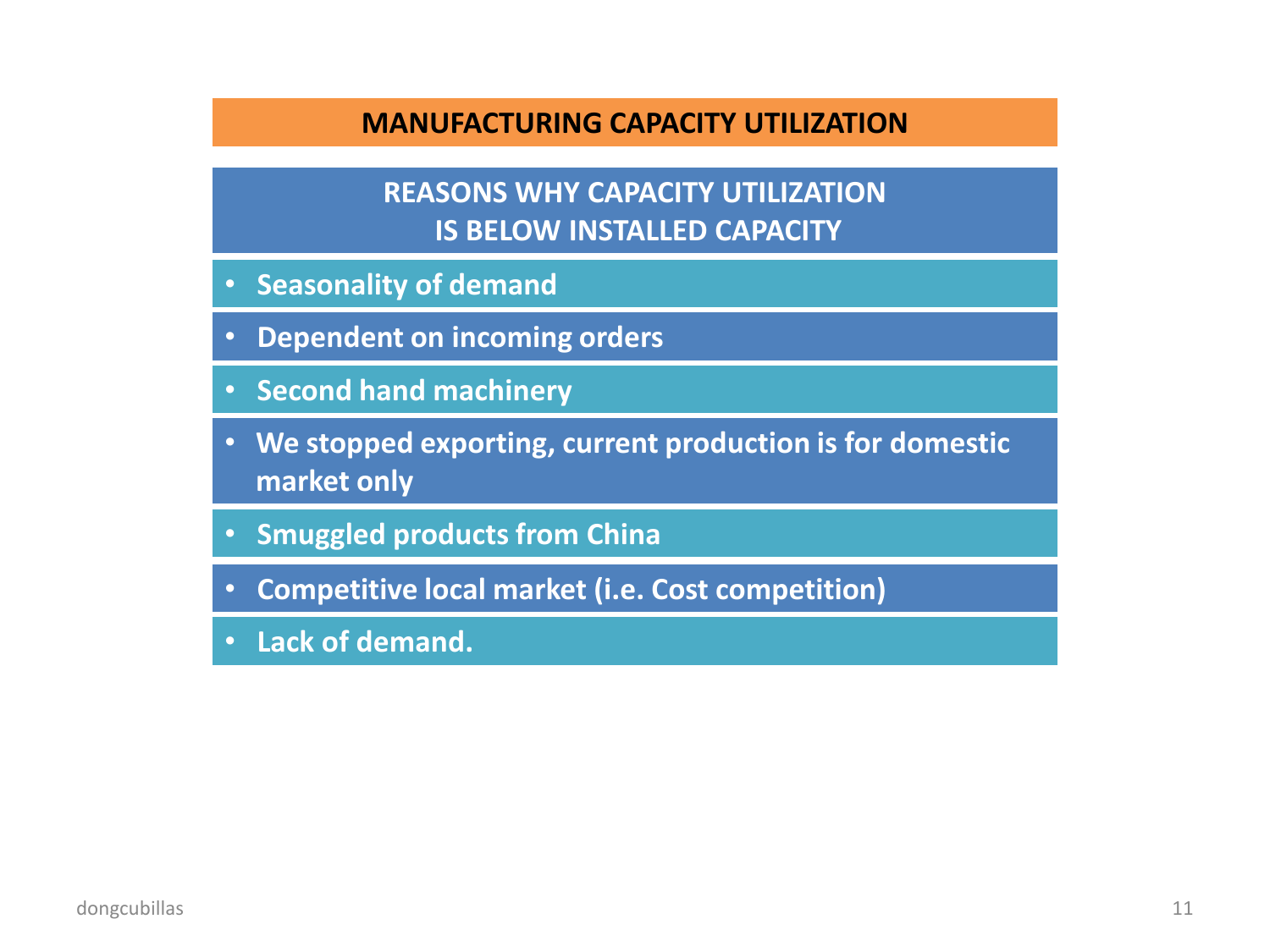#### **COMPETITIVENESS**

#### **WHAT PREVENTS YOU FROM GOING INTO EXPORTS?**

- **Can not meet German standard**
- **No inquiries**
- **High cost of power**
- **Products are made to order**
- **Competition is fierce**
- **Lack of market information**
- **Insufficient R&D capability**
- **Recapped tires not allowed abroad.**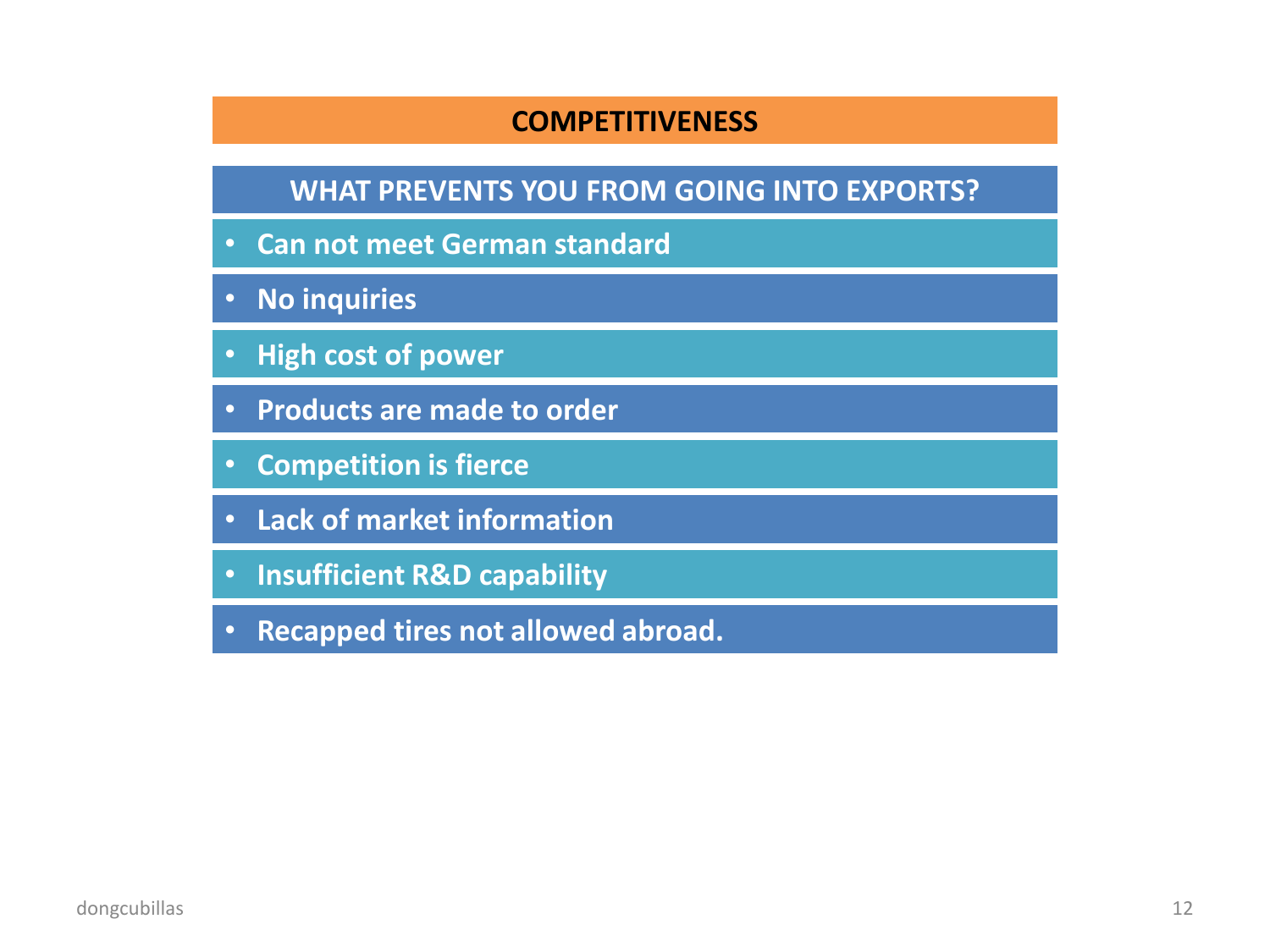#### **LEVEL OF TECHNOLOGY**

#### **DESCRIPTION OF TECHNOLOGY USED IN MANUFACTURING**

- **We use kneader equipment, machining press, and hydraulic press**
- **The factory uses the extrusion process**
- **Machineries and processes were transferred from Europe but majority of operations have been mechanized instead of automated**
- **Belt manufacturing technology from Japan**
- **Technology is advanced, can be considered first rate**
- **Basic compounding equipment, rollers, and compression moulds**
- **Given the current market, our level of technology is already enough**
- **Banbury, mixing roll, and hot press**
- **For rubber linings we got our technology from Germany.**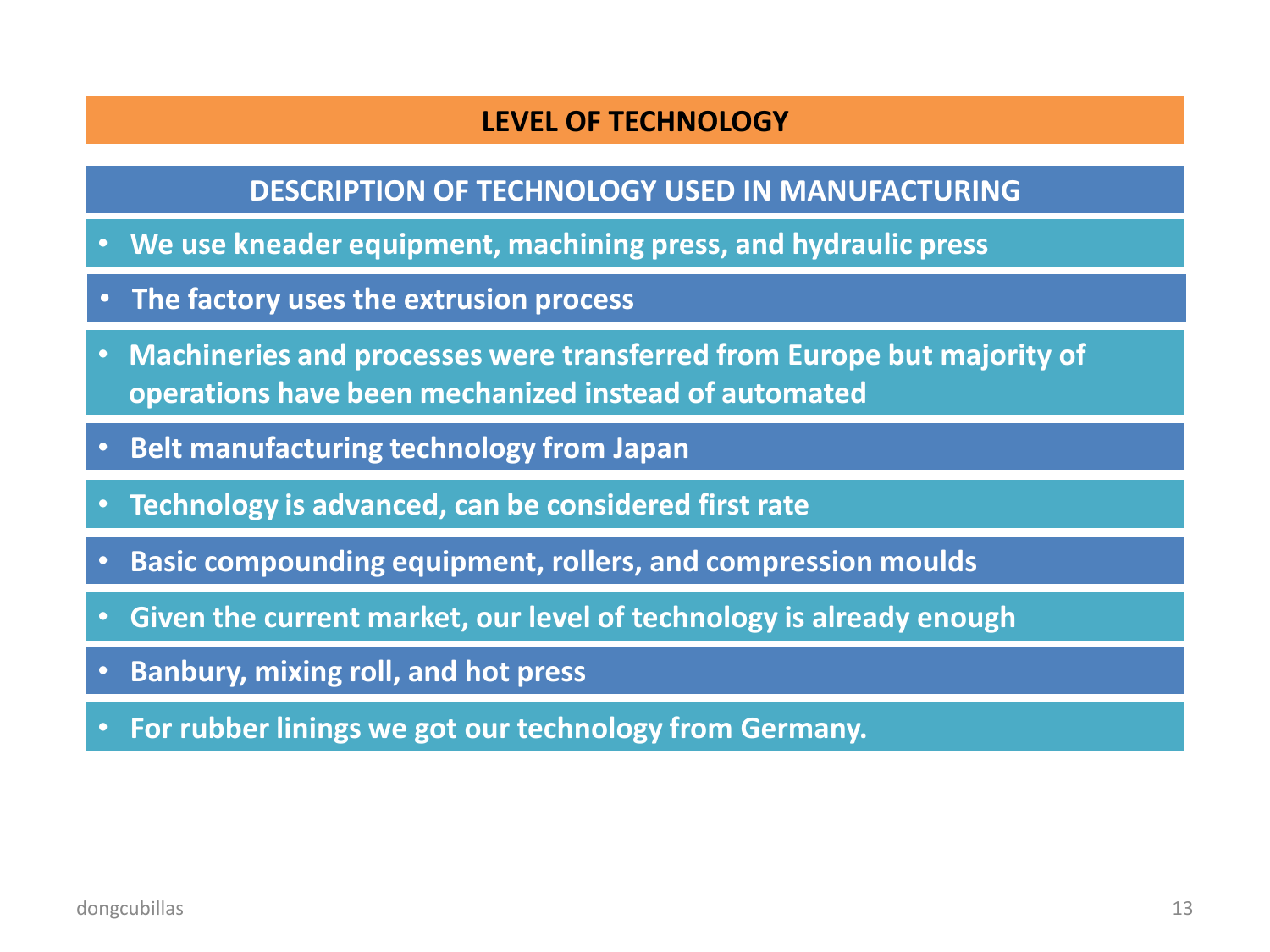#### **MANUFACTURING OUTPUT**

| <b>PRODUCT</b>          | <b>QUANTITY PRODUCED</b> |              |             |
|-------------------------|--------------------------|--------------|-------------|
| <b>CATEGORY</b>         | 2009                     | 2010         | 2011        |
| <b>HOSES</b> (pcs)      | <b>88K</b>               | <b>91K</b>   | <b>94K</b>  |
| <b>BALLS (doz)</b>      | <b>5.23M</b>             | <b>5.10M</b> | 4.95M       |
| <b>SOLES (pairs)</b>    | <b>340K</b>              | <b>560K</b>  | <b>450K</b> |
| <b>LININGS (tons)</b>   | 10                       | 15           | 15          |
| <b>CAMELBACK (tons)</b> | 630                      | 480          | 400         |
| <b>SANDALS (pairs)</b>  | 4M                       | 4M           | 4M          |
| <b>MC TIRES (pcs)</b>   | <b>600K</b>              | <b>800K</b>  | <b>900K</b> |
| <b>PC TIRES (pcs)</b>   | 5,600K                   | 6,900K       | 6,980K      |
| <b>V-BELTS (pcs).</b>   | <b>2.2M</b>              | <b>2.5M</b>  | 2.5M        |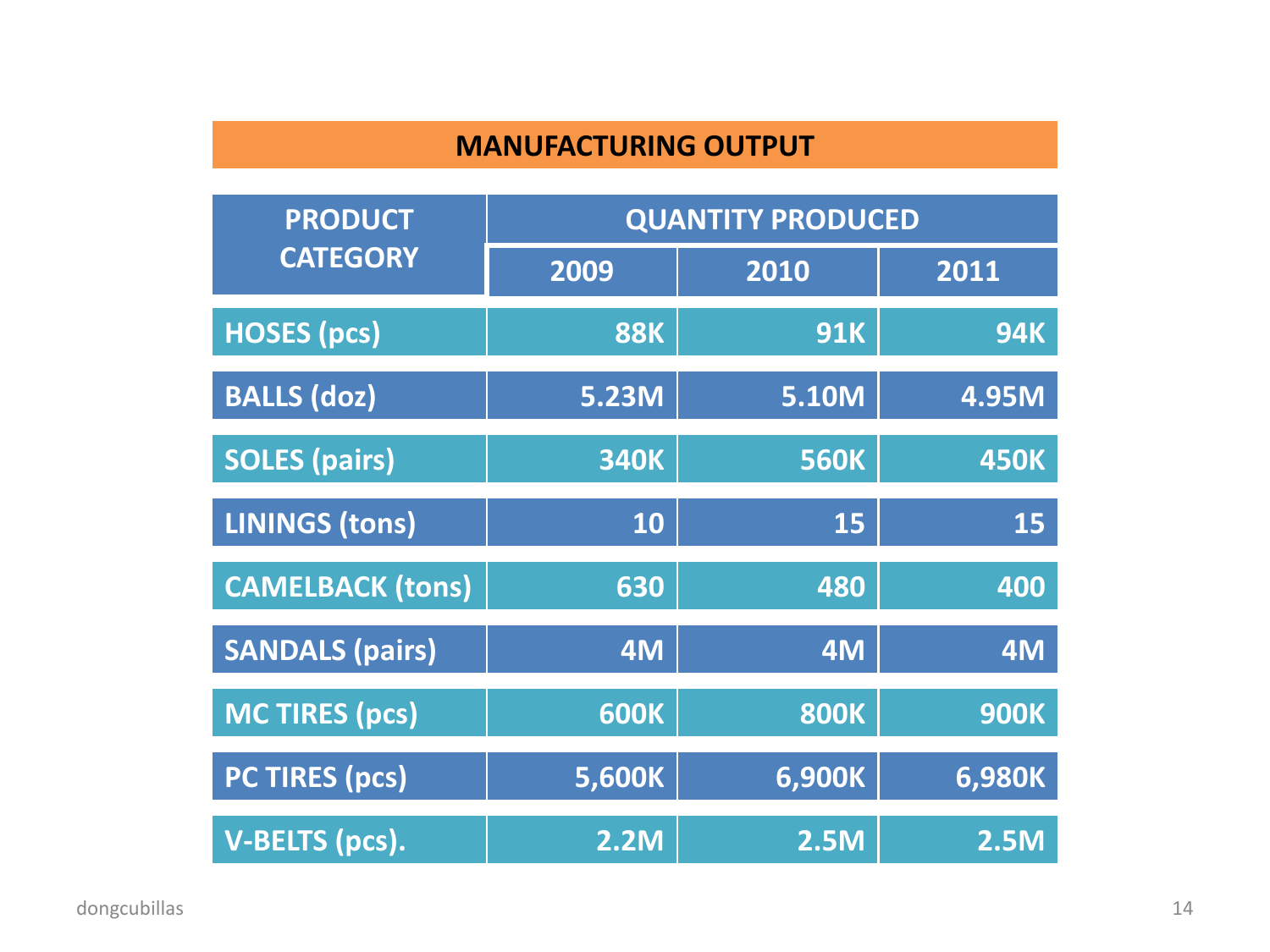#### **EMPLOYMENT**

| <b>NO. EMPLOYED</b>   | <b>SKILLS REQUIRED</b>                                 | <b>RECRUITMENT METHOD</b>                  |
|-----------------------|--------------------------------------------------------|--------------------------------------------|
| 52                    |                                                        |                                            |
| 10                    |                                                        |                                            |
| 600                   |                                                        |                                            |
| 40                    |                                                        |                                            |
| 70                    | <b>Company trained</b>                                 | <b>Direct hiring</b>                       |
| 58                    | At least high school graduate                          | In house training                          |
| 54                    |                                                        |                                            |
| 30                    |                                                        |                                            |
| <b>180</b>            |                                                        |                                            |
| 230                   | Semi-skilled                                           |                                            |
| 35                    | <b>Acquired technical skills through</b><br>experience | <b>Through our personnel</b><br>department |
| 50                    |                                                        |                                            |
| 1,585                 | <b>Engineers, vocational, technicians</b>              | <b>Own HR / Consultant</b>                 |
| <b>TOTAL</b><br>2,994 |                                                        |                                            |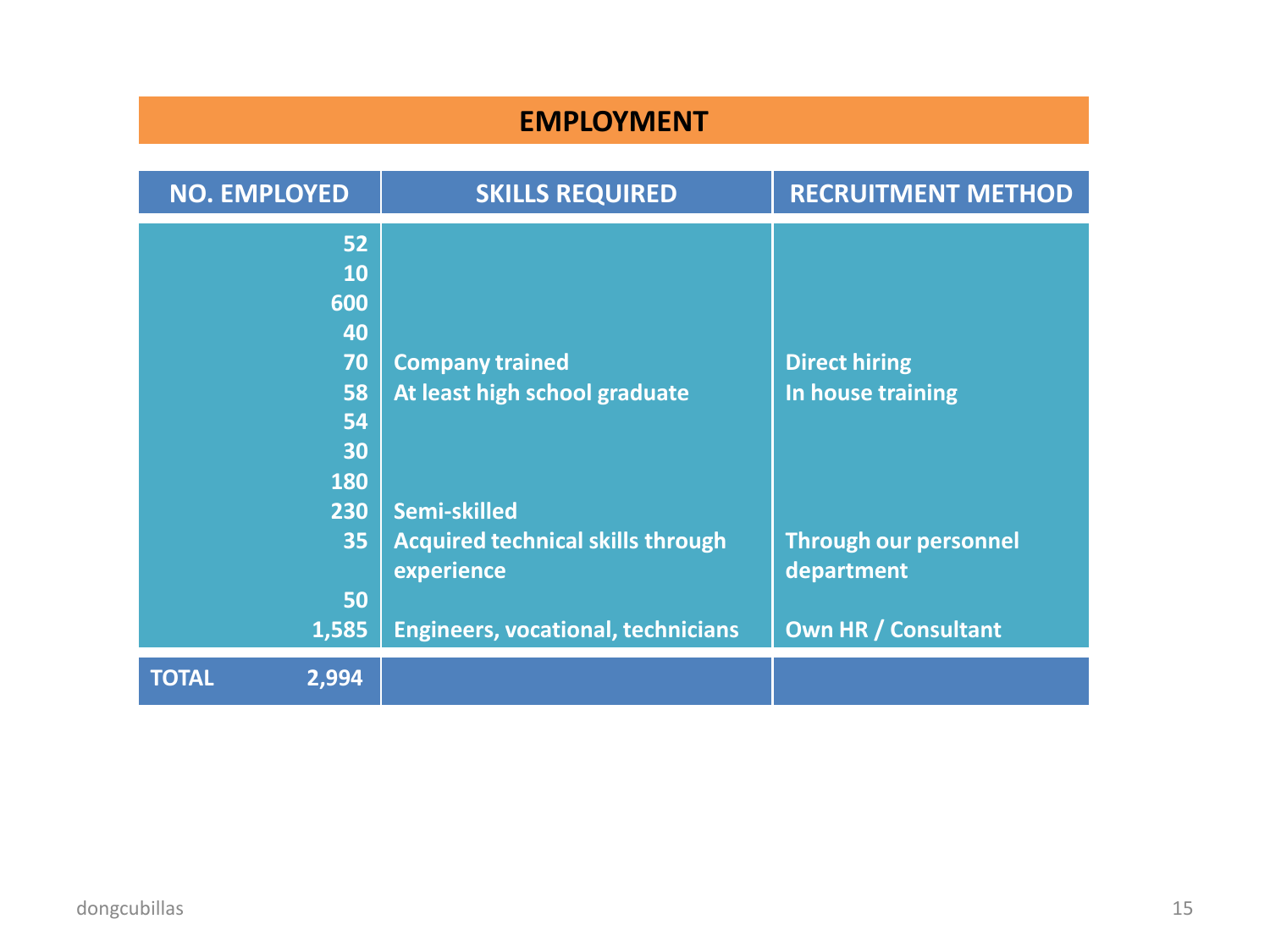# **PROPOSED CONTENT OF THE ROADMAP**

- **Historical Background**
- **Purpose of the Roadmap**
- **Objectives of the Roadmap**
- **Methodology**
- **Vision of the Industry**
- **Industry Goals**
- **State of the Industry**
- **Development Objectives**
- **SWOT Analysis**
- **Development Strategies**
- **Support Towards Industry Development**
- **Recommendations**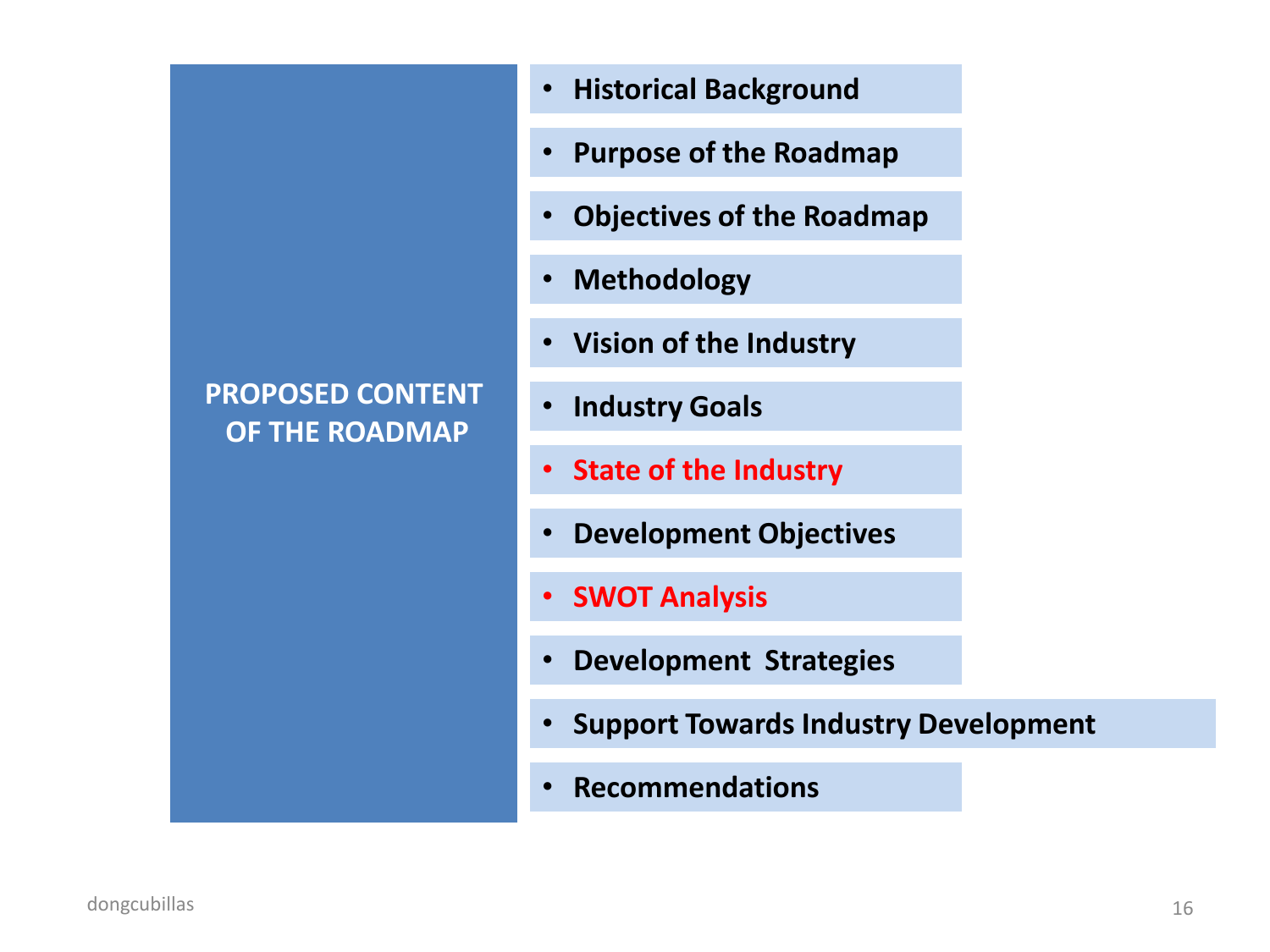#### **STRENGTHS**

| <b>FLEXIBILITY / ADAPTABILITY</b>   | • Ability to adjust to customer requirements                                     |
|-------------------------------------|----------------------------------------------------------------------------------|
| <b>SKILLED WORKERS</b>              | • Highly experienced direct labor                                                |
| <b>STRONG TECHNICAL CAPABILITY</b>  | • We are technically capable in satisfying customer needs                        |
| <b>QUALITY OF THE FINAL PRODUCT</b> | • The sector has the expertise to manufacture a wide array of rubber<br>products |
| <b>TECHNICAL CAPABILITY</b>         | • We have the capability to satisfy customer requirements.                       |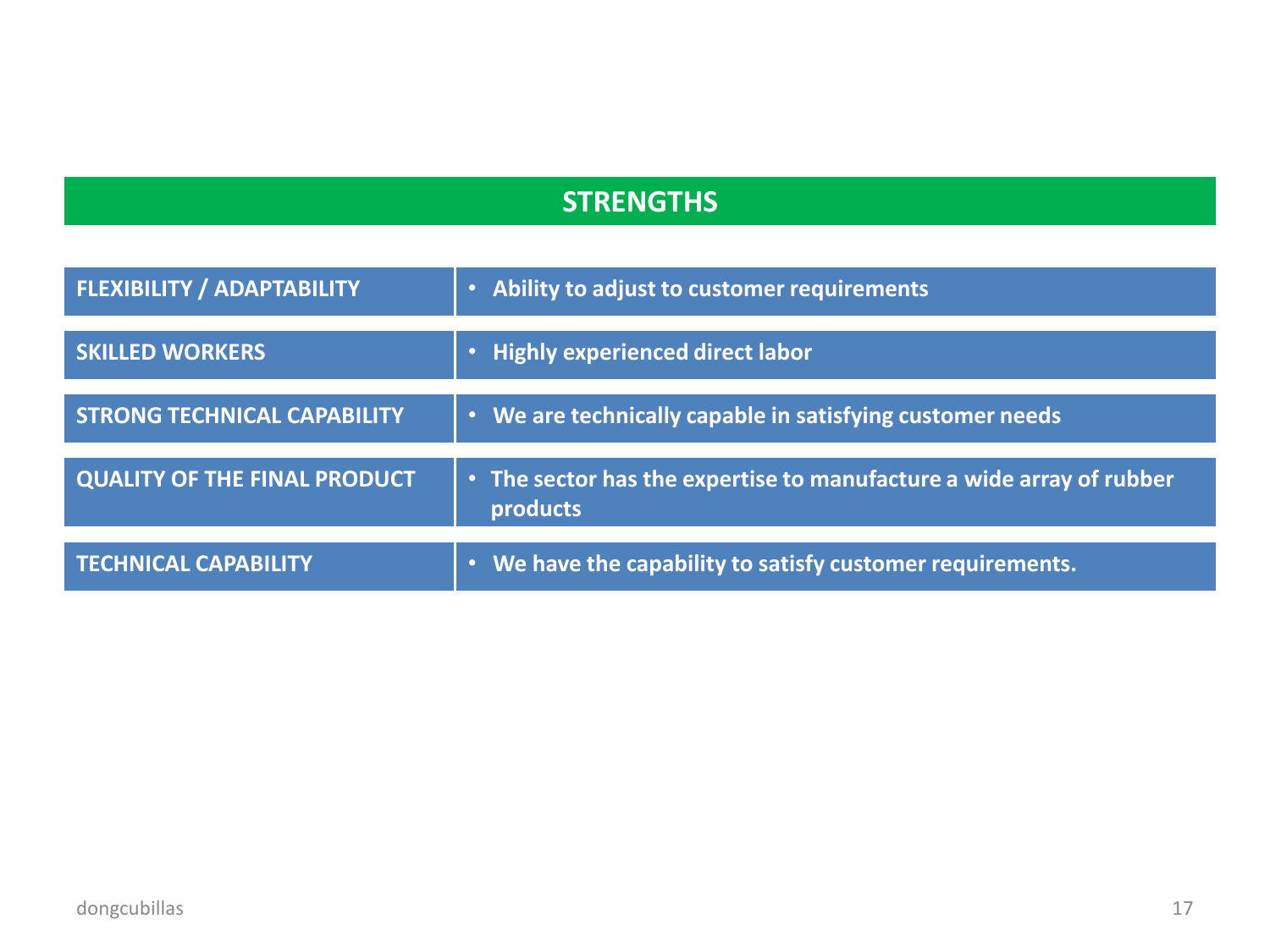# **WEAKNESSES**

| <b>RELIANCE ON OUTSIDE TOOLING</b><br><b>AND MACHINING SERVICES</b> | • We have to outsource our tooling/machining requirements. But our<br>choices are limited<br>Footwear manufacturers need local sources of moulds and buckles<br>$\bullet$                                                                                                                                                |
|---------------------------------------------------------------------|--------------------------------------------------------------------------------------------------------------------------------------------------------------------------------------------------------------------------------------------------------------------------------------------------------------------------|
| <b>MARKETING STRATEGIES</b>                                         | Inability to develop an effective marketing plan<br>$\bullet$                                                                                                                                                                                                                                                            |
| <b>SMALL LOT SIZE</b>                                               | • Small production runs lead to higher cost of production                                                                                                                                                                                                                                                                |
| <b>TECHNICAL ISSUES</b>                                             | • No training and R&D support from qualified research centers that<br>specialize in rubber or polymer science<br>• The technical aspects of creating a product is slowly lost due to lack<br>of demand<br>Reliance on old but established manufacturing process. No more<br>$\bullet$<br>innovation                      |
| <b>HIGH COST OF PRODUCTION</b>                                      | • This is caused by a combination of outdated equipment, unstable<br>price of crumb rubber, high cost of power, and small production runs                                                                                                                                                                                |
| <b>LOW PRODUCTIVITY OF LABOR</b>                                    | • Labor productivity is low despite efforts to install jigs and fixtures to<br>machinery and equipment.<br>For the latex subsector low productivity is the issue, not technology<br>$\bullet$<br>Adversarial approach between labor and management especially<br>$\bullet$<br>during collective bargaining negotiations. |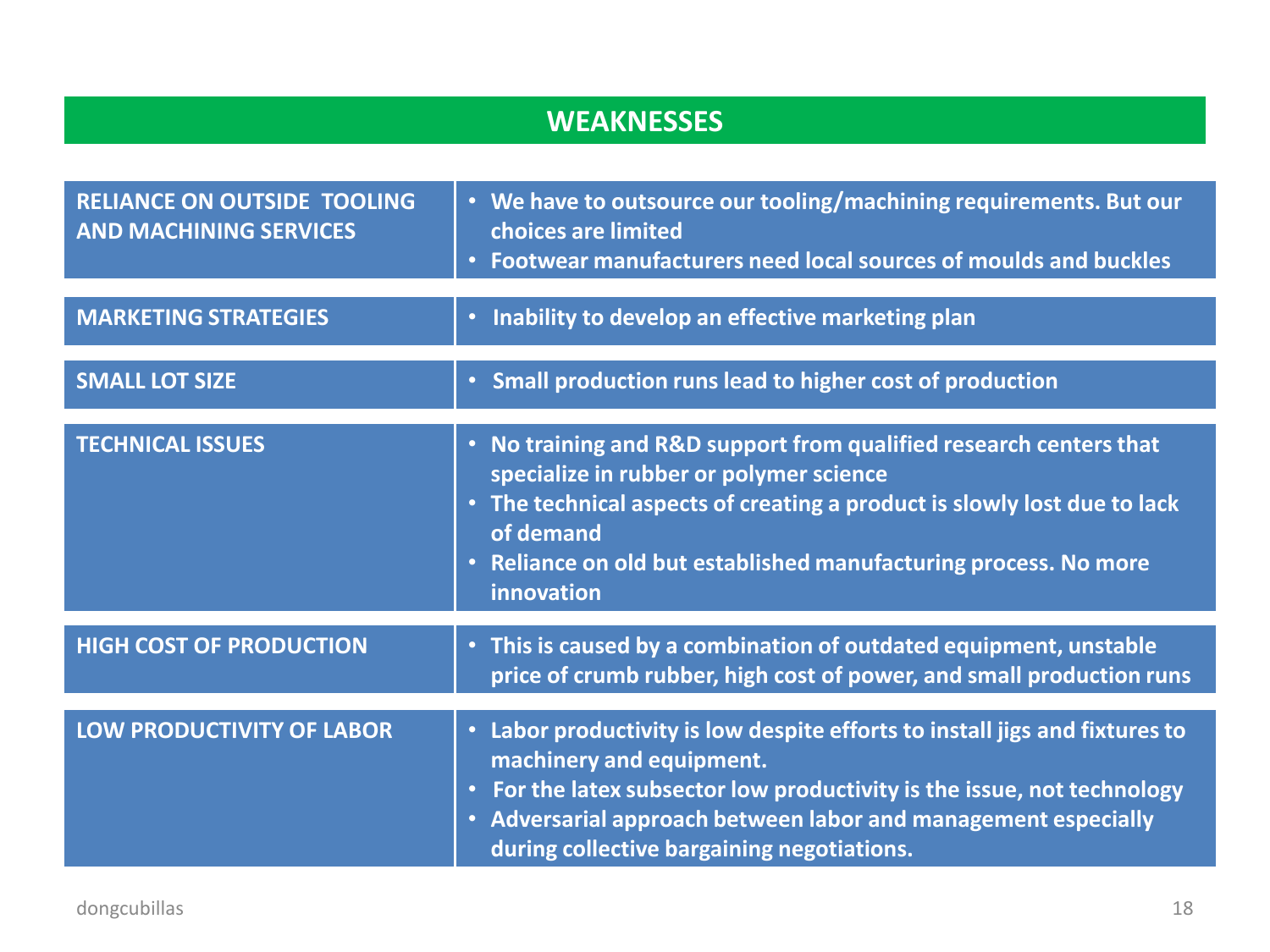#### **OPPORTUNITIES**

| <b>REVERSE ENGINEERING</b>   | • Ability to learn and absorb emerging technologies from abroad,<br>create products out of these technologies, and sell these products in<br>the domestic market                                   |
|------------------------------|----------------------------------------------------------------------------------------------------------------------------------------------------------------------------------------------------|
| <b>EXPORT POTENTIAL</b>      | • There is a big export market for motorcycle tires                                                                                                                                                |
| <b>GROWING MARKET DEMAND</b> | Global demand forecast for natural rubber to increase by 4.16<br>$\bullet$ .<br>percent in 2012<br>• ANRCP projected an average of 3.8 percent growth rate for the next<br>ten years               |
| <b>GREEN PRODUCTS</b>        | • Opportunity to introduce products that are benign to the<br>environment. Laws should be promulgated to create demand for such<br>products                                                        |
| <b>FOOTWEAR ASSEMBLY</b>     | • Freight charges in the Philippines is high. Instead of shipping finished<br>products, why not ship component parts to reduce bulkiness.<br>Assembly can then be done at the point of destination |
| <b>HIGHER DOMESTIC SALES</b> | Opportunity to sell more (wider market penetration) in the domestic<br>$\bullet$<br>market<br>Huge market for footwear due to the country's increasing population<br>$\bullet$                     |
| <b>LOCALIZATION</b>          | · Increase local content of automotive components.                                                                                                                                                 |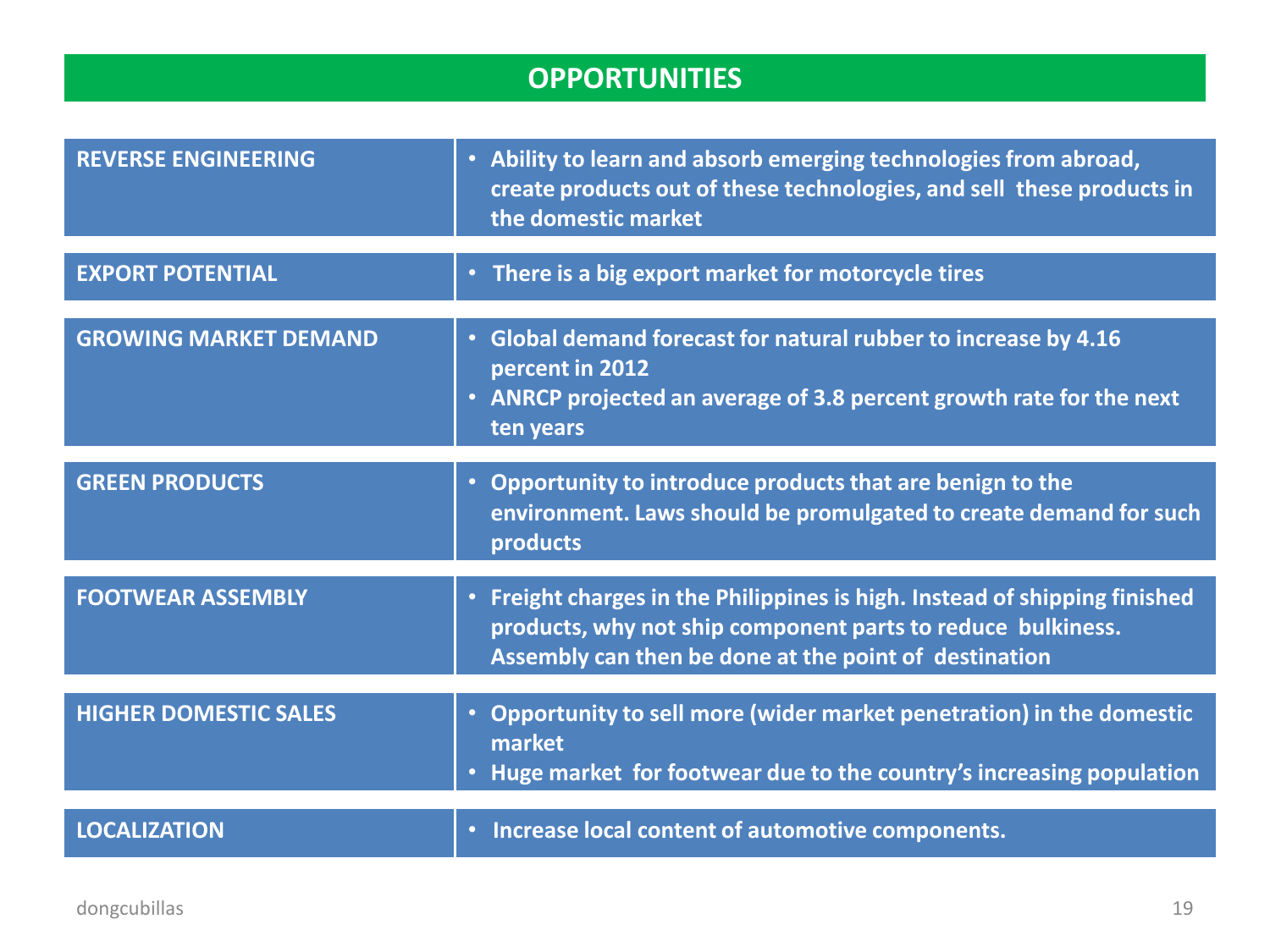#### **THREATS**

| <b>INTERNATIONAL TRADE AGREEMENTS</b>                              | • Inability of the government to enforce provisions of trade<br>agreements resulting in technical smuggling and dumping                                                                                            |
|--------------------------------------------------------------------|--------------------------------------------------------------------------------------------------------------------------------------------------------------------------------------------------------------------|
| <b>GROWING TRENDS IN REGULATIONS</b><br><b>AND RESTRICTIONS</b>    | • More and more regulations are imposed by local and international<br>bodies due to the implementation of trade agreements                                                                                         |
| <b>QUALITY CERTIFICATION OF CRUMB</b><br><b>RUBBER</b>             | • Cuplump millers claim that PRTC is incapable of performing test<br>procedures for crumb rubber<br>• PRIA is concerned because crumb rubber is a key input material<br>used in the manufacture of rubber products |
| <b>SMUGGLING</b>                                                   | • Chinese made tires are cheap but not of good quality. From a<br>safety perspective tires made in China are a public hazard due to<br>several incidents of tire bursting                                          |
| <b>IMPORTED RUBBER PRODUCTS</b>                                    | • Incursion of cheap products from other countries<br>• When foreign brands are introduced in the local market, we find it<br>hard to compete                                                                      |
| <b>UNSTABLE PRICE OF CRUMB RUBBER</b>                              | • When local traders ship crumb rubber to China, the domestic price<br>fluctuates. It affects our cost of production                                                                                               |
| <b>NON-AVAILABILITY OF CRITICAL</b><br><b>MANUFACTURING INPUTS</b> | • There are materials that enhance product quality but are not<br>readily available because traders offer only saleable items                                                                                      |
| <b>ASEAN PROTOCOL ON RUBBER</b>                                    | • The Philippine government is not represented in on-going<br>negotiations related to Asean rubber protocols.                                                                                                      |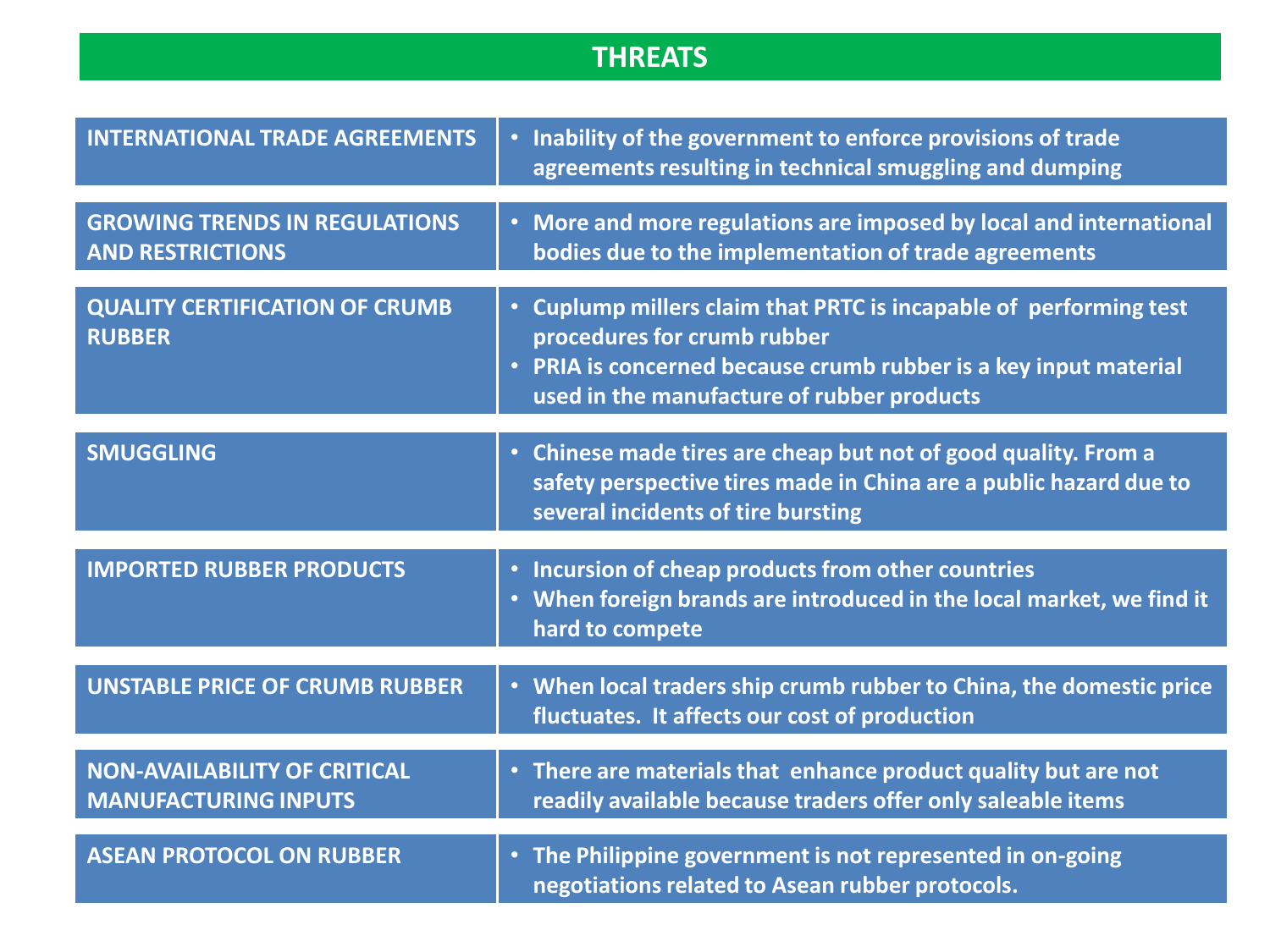# **PROPOSED CONTENT OF THE ROADMAP**

- **Historical Background**
- **Purpose of the Roadmap**
- **Objectives of the Roadmap**
- **Methodology**
- **Vision of the Industry**
- **Industry Goals**
- **State of the Industry**
- **Development Objectives**
- **SWOT Analysis**
- **Development Strategies**
- **Support Towards Industry Development**
- **Recommendations**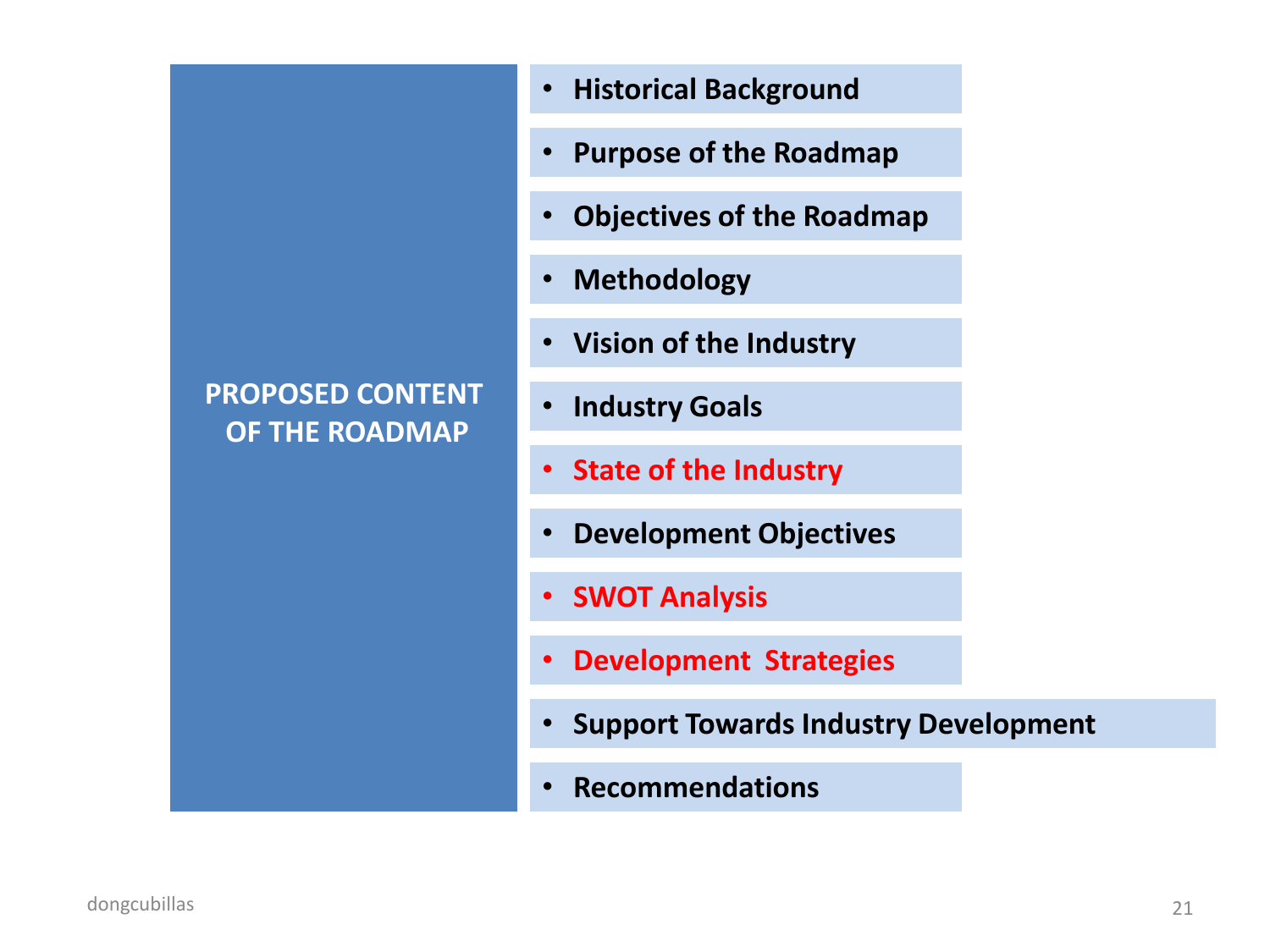# **STRATEGIES TO ADDRESS WEAKNESSES**

| <b>RELIANCE ON OUTSIDE TOOLING</b><br><b>AND MACHINING SERVICES</b> | Search for companies with tooling and machining capabilities<br>$\bullet$<br>If not, the government should assist PRIA establish a<br>$\bullet$<br>tooling/machining service facility for rubber products                         |
|---------------------------------------------------------------------|-----------------------------------------------------------------------------------------------------------------------------------------------------------------------------------------------------------------------------------|
| <b>MARKETING STRATEGIES</b>                                         | • The government should organize regular trade fairs and market<br>encounters here and abroad<br>Organize training programs designed to enhance PRIA members<br>knowledge and skills in the use of marketing tools and techniques |
| <b>SMALL LOT SIZE</b>                                               | Offer existing markets with new products, new designs, new variety,<br>$\bullet$<br>or additional service<br>Search for new markets to increase capacity utilization<br>$\bullet$                                                 |
| <b>TECHNICAL</b>                                                    | <b>Establishment of an R&amp;D center on rubber products</b><br>$\bullet$<br>Define the research agenda for the sector<br>$\bullet$                                                                                               |
| <b>HIGH COST OF PRODUCTION</b>                                      | • Invite foreign technical experts who will share best practices in<br>manufacturing rubber products<br>Search for trends in products and/or process technologies                                                                 |
| <b>LOW PRODUCTIVITY OF LABOR</b>                                    | In partnership with DOLE, plan and implement labor productivity<br>$\bullet$<br>programs as well as projects designed to enhancement working<br>conditions.                                                                       |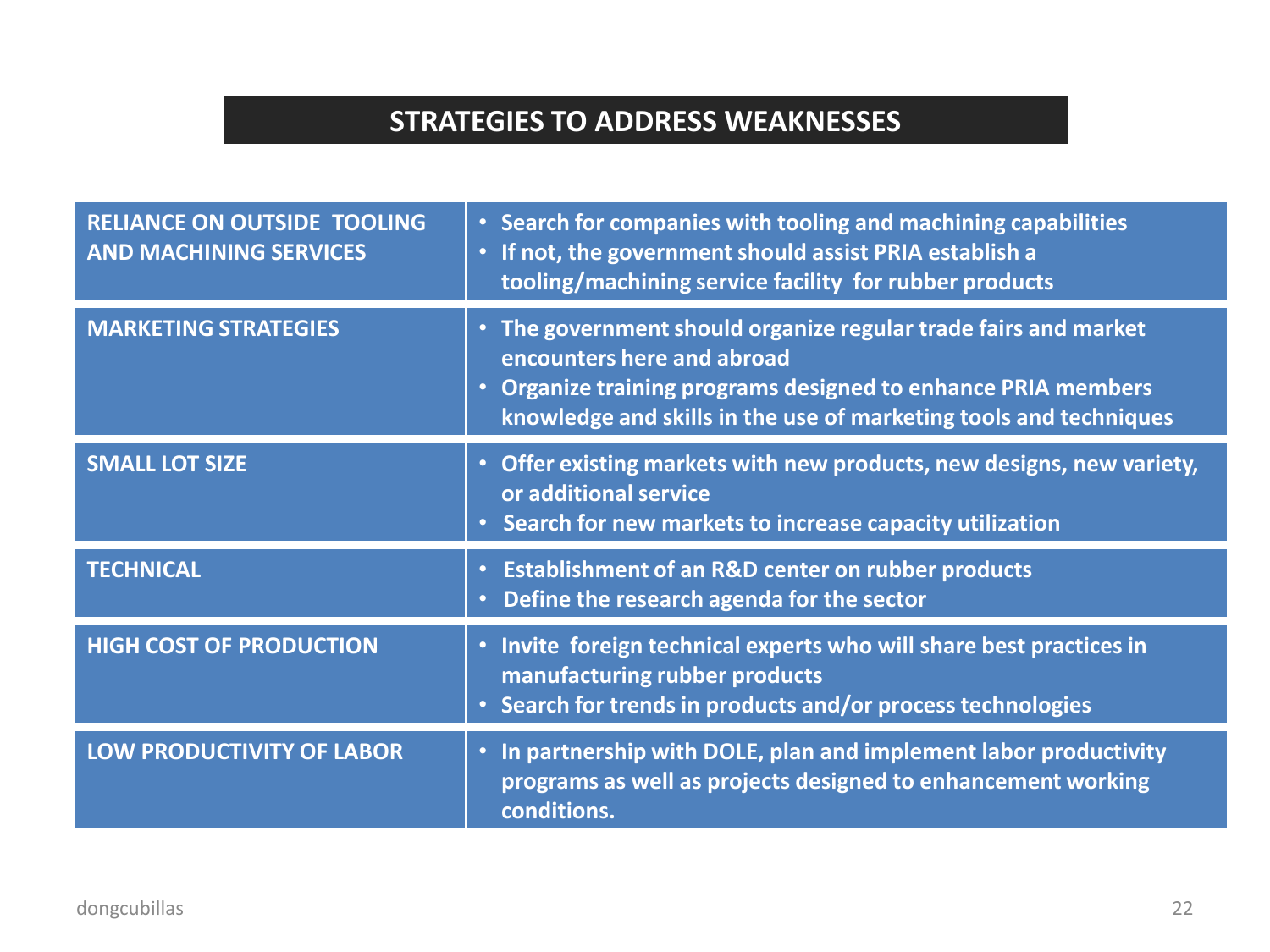### **STRATEGIES TO ADDRESS THREATS**

| <b>INTERNATIONAL TRADE AGREEMENTS</b><br>and ASEAN PROTOCOL ON RUBBER | • Advocate for official representation on trade agreements involving<br>rubber and rubber products<br>• Monitor issues affecting the rubber industry especially in the<br><b>Asean region</b>                   |
|-----------------------------------------------------------------------|-----------------------------------------------------------------------------------------------------------------------------------------------------------------------------------------------------------------|
| <b>TRADE REGULATIONS AND</b><br><b>RESTRICTIONS</b>                   | • Identify ways of mitigating the negative effects of existing trade<br>agreements                                                                                                                              |
| <b>QUALITY CERTIFICATION</b>                                          | • PRIA should express its official position on the issue between<br>certification of crumb rubber versus the accreditation of the<br>certifying body                                                            |
| <b>SMUGGLING</b>                                                      | • Identify and expose local firms which resort to outright and/or<br>technical smuggling of rubber products                                                                                                     |
| <b>COMPETITION FROM IMPORTED</b><br><b>RUBBER PRODUCTS</b>            | • Crafting of a proactive marketing program designed to meet<br>competition head-on<br>Sector-wide concerted action to improve quality, increase variety,<br>and offer competitive price in the domestic market |
| <b>UNSTABLE PRICE OF CRUMB RUBBER</b>                                 | • Develop a price index system where the price movements of<br>crumb rubber are published on a daily basis                                                                                                      |
| <b>NON-AVAILABILITY OF CRITICAL</b><br><b>MANUFACTURING INPUTS</b>    | • Partner with select suppliers, assure them of a sector-wide<br>quantity order schedule, and jointly develop a materials inventory<br>management program.                                                      |
| uunguuumas                                                            | $\sim$                                                                                                                                                                                                          |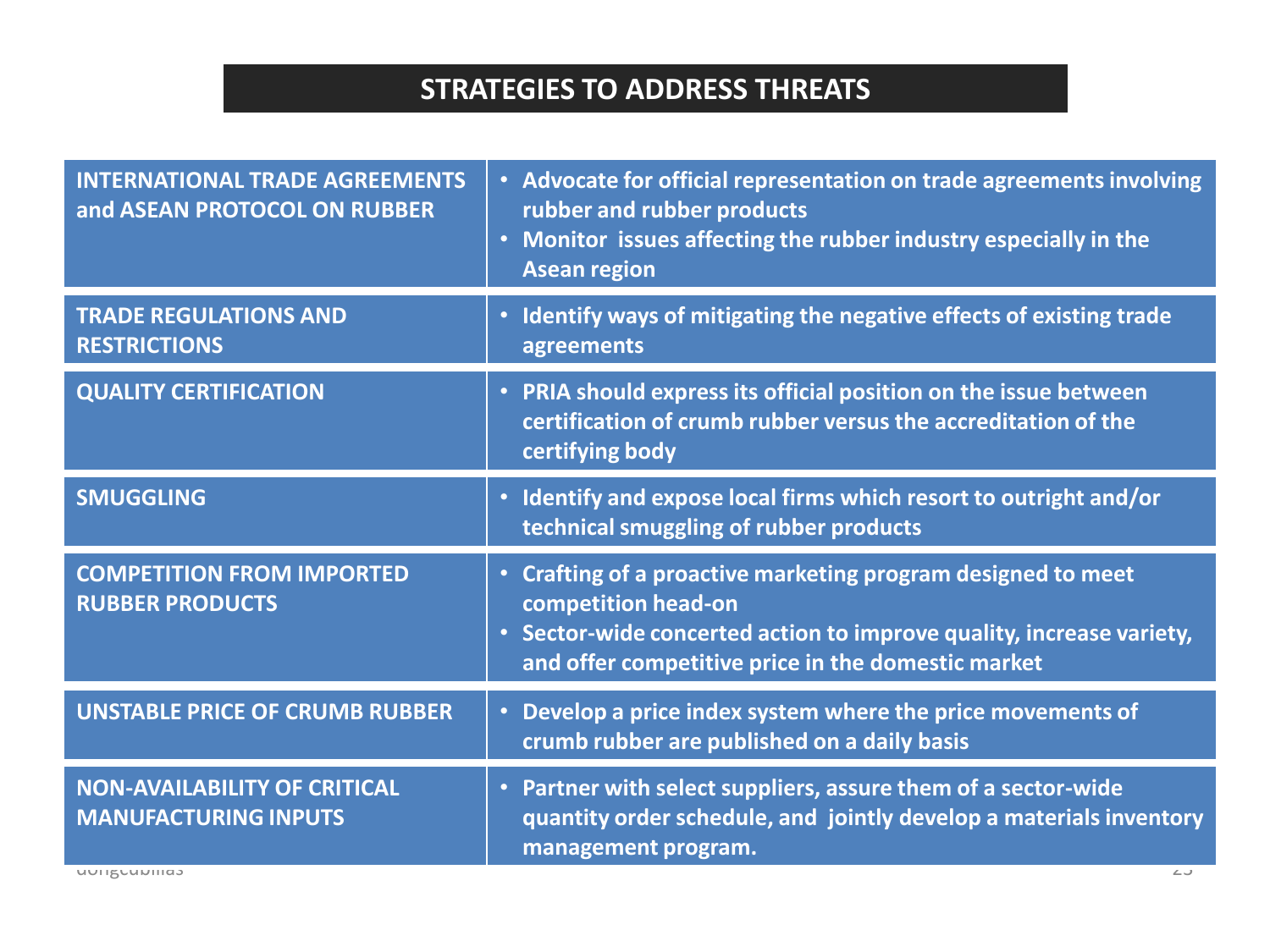#### **RECOMMENDATIONS**

- **Create a crumb rubber price index system**
- **Prepare the research agenda for rubber products**
- **Advocate for a rubber products sector financing window**
- **Lobby for a Balik Scientist/Balik Engineer Campaign**
- **Advocate for the inclusion of the rubber products sector in the NICCEP**
- **Overhaul the current PRIA website**
- **Support the establishment of an industry clearing-house.**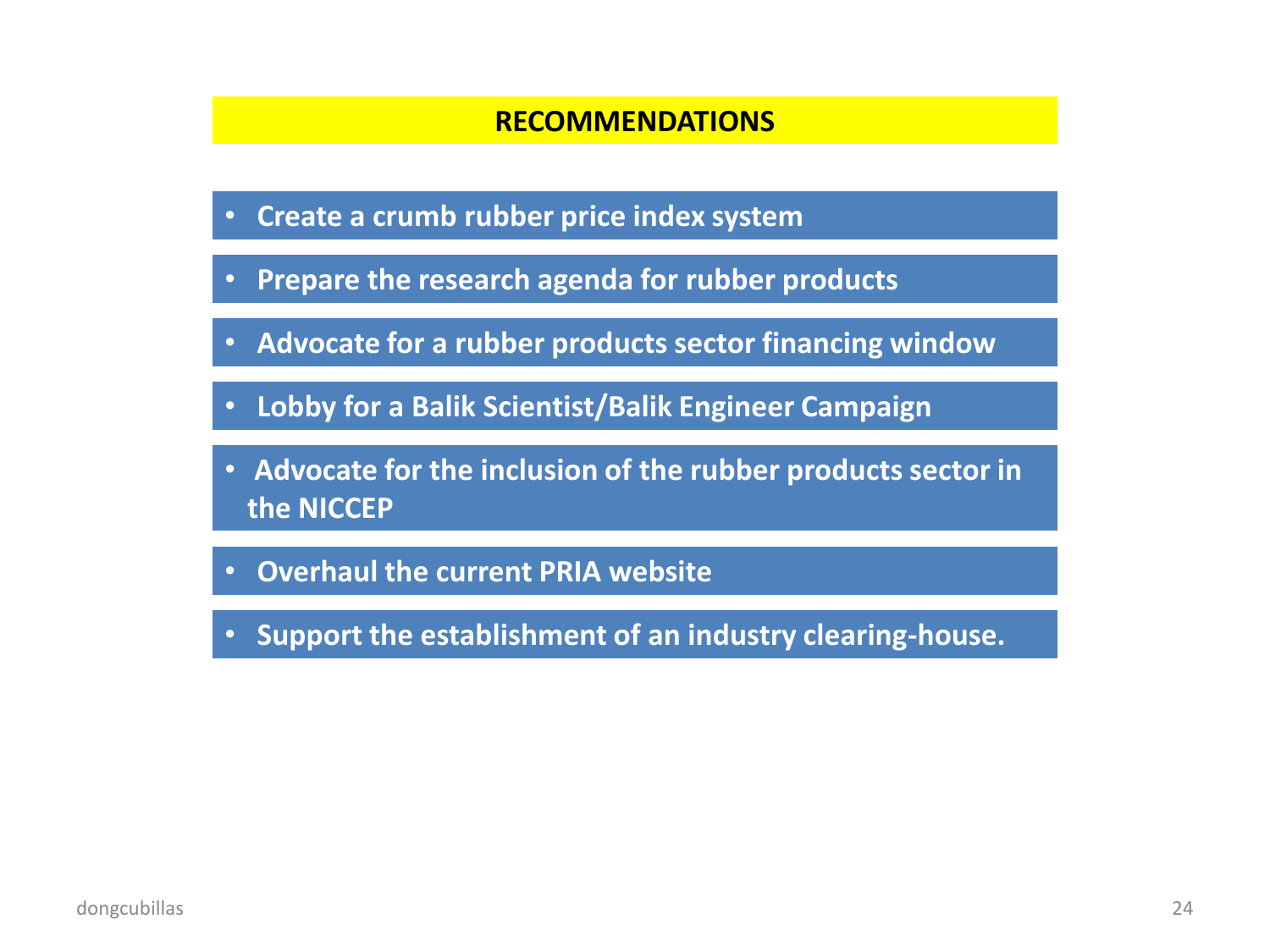# **PROPOSED DEVELOPMENT MODEL FOR THE RUBBER PRODUCTS INDUSTRY**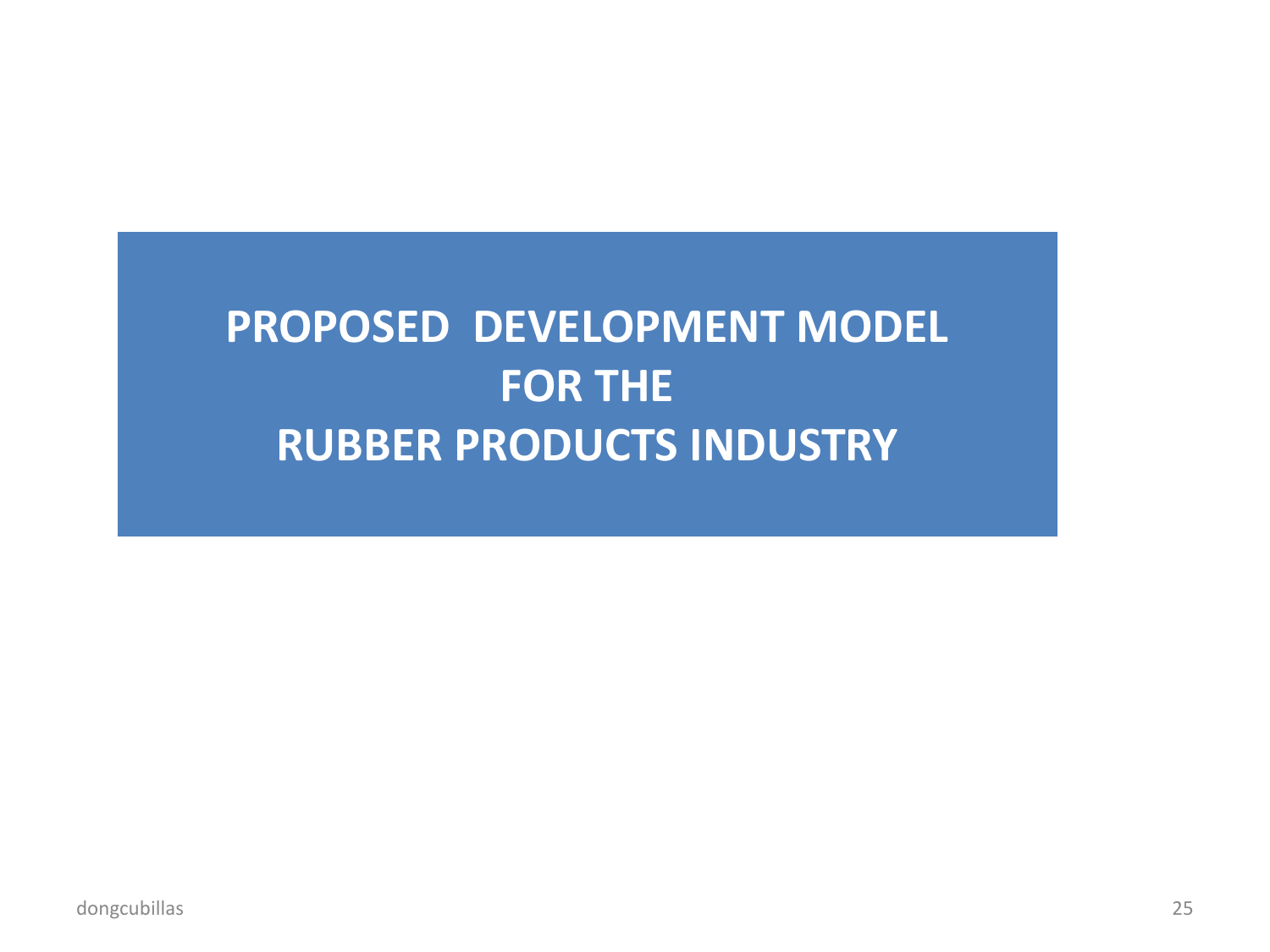

... by upgrading supply capabilities and standards

adopted from UNIDO 3C strategic approach for industry development